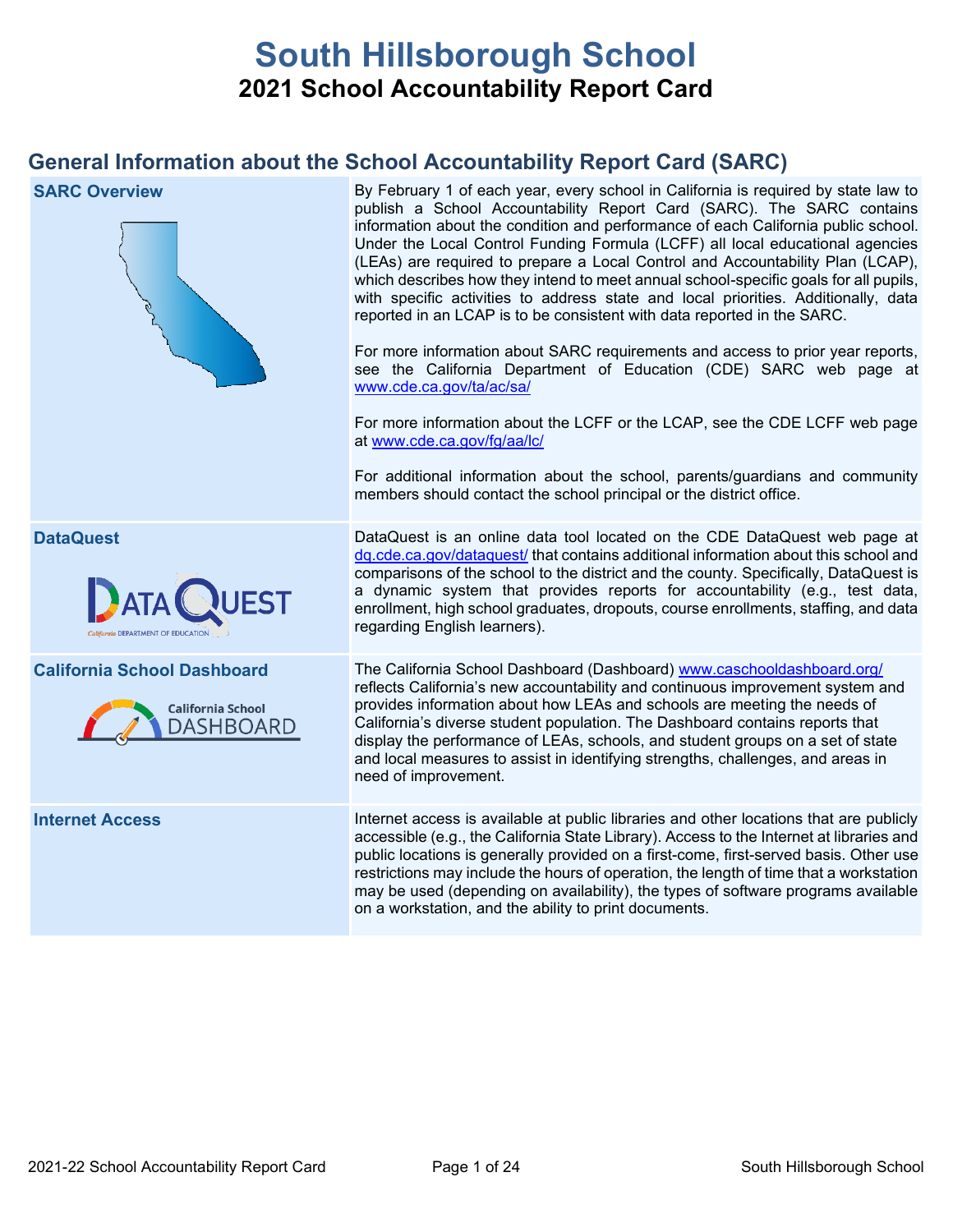### **2021-22 School Contact Information**

| <b>School Name</b>                                 | South Hillsborough School    |
|----------------------------------------------------|------------------------------|
| <b>Street</b>                                      | 303 El Cerrito Ave.          |
| City, State, Zip                                   | Hillsborough, CA. 94010      |
| <b>Phone Number</b>                                | 650-344-0303                 |
| <b>Principal</b>                                   | Ms. Lina Butte               |
| <b>Email Address</b>                               | lbutte@hcsdk8.org            |
| <b>School Website</b>                              | https://www.hcsdk8.org/South |
| County-District-School (CDS) Code 41 68908 6043681 |                              |

| 2021-22 District Contact Information |                                   |  |  |  |
|--------------------------------------|-----------------------------------|--|--|--|
| <b>District Name</b>                 | Hillsborough City School District |  |  |  |
| <b>Phone Number</b>                  | $(650)$ 342-5193                  |  |  |  |
| Superintendent                       | Louann Carlomagno                 |  |  |  |
| <b>Email Address</b>                 | lcarlomagno@hcsdk8.org            |  |  |  |
| <b>District Website Address</b>      | www.hcsdk8.org                    |  |  |  |

### **2021-22 School Overview**

South School seeks to create a rich environment for students to learn and grow academically and socially. On a daily basis and by design, curriculum, pedagogy, and assessment intertwine with the goal of supporting each student's academic growth and social development. Adopting and supporting the mission of the Hillsborough City School District, South School works in partnership with students, parents, and the community to educate the whole child in a nurturing and engaging environment. We empower students to achieve their potential in our ever-changing world, to build resilient critical thinkers who embrace civic responsibility as they strive to become people of good character, effective communicators, global citizens and lifelong learners. South School and the Hillsborough City School District are leaders in educating the whole child in responsive, innovative, learning environments where all students and educators are engaged, empowered and continually striving to reach their potential.

2001 J. Russell Kent Award for Innovative Programs: Security for the Whole Child, State Assembly Certificate of Recognition

2005 Academic Performance Index Award

2008 California Distinguished School, California Business for Education and Excellence Honor Roll for Outstanding Academic Achievement and Proven

Student Success, Certificate of Special Congressional recognition for service to the Community, J. Russell Kent Award for Innovative Programs Award for Innovative Programs: 5th Grade Friends

2011 California Business for Education and Excellence Honor Roll for Outstanding Academic Achievement and Proven Student **Success** 

2012 California Distinguished School, California Business for Education and Excellence Honor Roll for Outstanding Academic Achievement and Proven Student Success

2013 California Business for Education and Excellence Honor Roll for Outstanding Academic Achievement and Proven Student Success 2014 California Business for Education and Excellence Honor Roll for Outstanding Academic Achievement and Proven Student Success 2015 California Business for Education and Excellence Honor Roll for Outstanding Academic Achievement and Proven Student Success 2016 California Gold Ribbon Award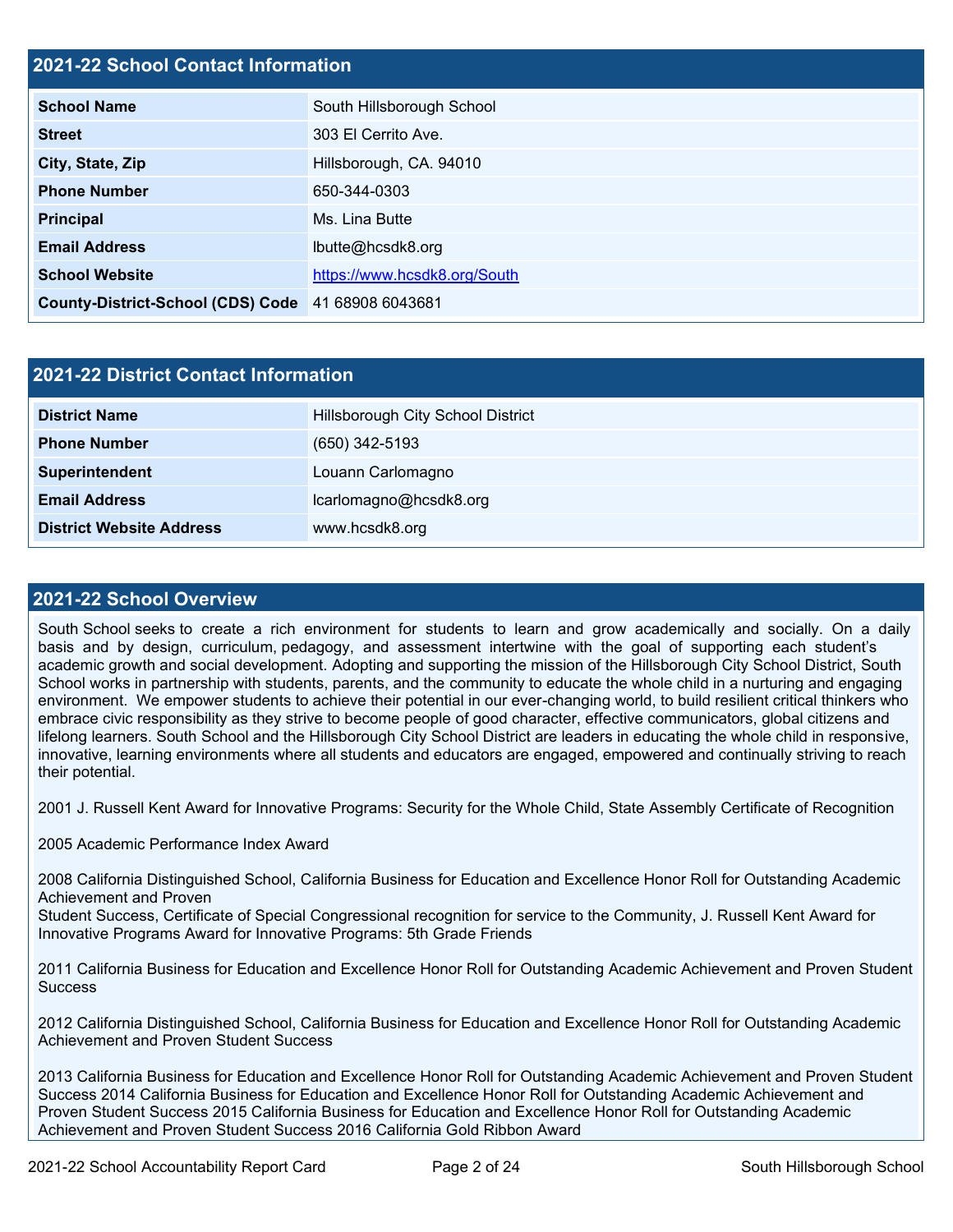### **2021-22 School Overview**

2019 San Mateo County Office of Education's One Planet School Challenge Award for leadership in environmental sustainability

2021 California Green Ribbon School Award- Silver Level

### **About this School**

### **2020-21 Student Enrollment by Grade Level**

| <b>Grade Level</b>      | <b>Number of Students</b> |
|-------------------------|---------------------------|
| Kindergarten            | 30                        |
| Grade 1                 | 37                        |
| Grade 2                 | 33                        |
| Grade 3                 | 43                        |
| Grade 4                 | 39                        |
| Grade 5                 | 34                        |
| <b>Total Enrollment</b> | 216                       |

## **2020-21 Student Enrollment by Student Group**

| <b>Student Group</b>                   | <b>Percent of Total Enrollment</b> |
|----------------------------------------|------------------------------------|
| Asian                                  | 24.1                               |
| <b>Black or African American</b>       | 0.9                                |
| <b>Filipino</b>                        | 0.9                                |
| <b>Hispanic or Latino</b>              | 5.6                                |
| Native Hawaiian or Pacific Islander    | 0.5                                |
| <b>Two or More Races</b>               | 13.4                               |
| <b>White</b>                           | 54.6                               |
| <b>English Learners</b>                | 2.3                                |
| <b>Socioeconomically Disadvantaged</b> | 1.9                                |
| <b>Students with Disabilities</b>      | 15.7                               |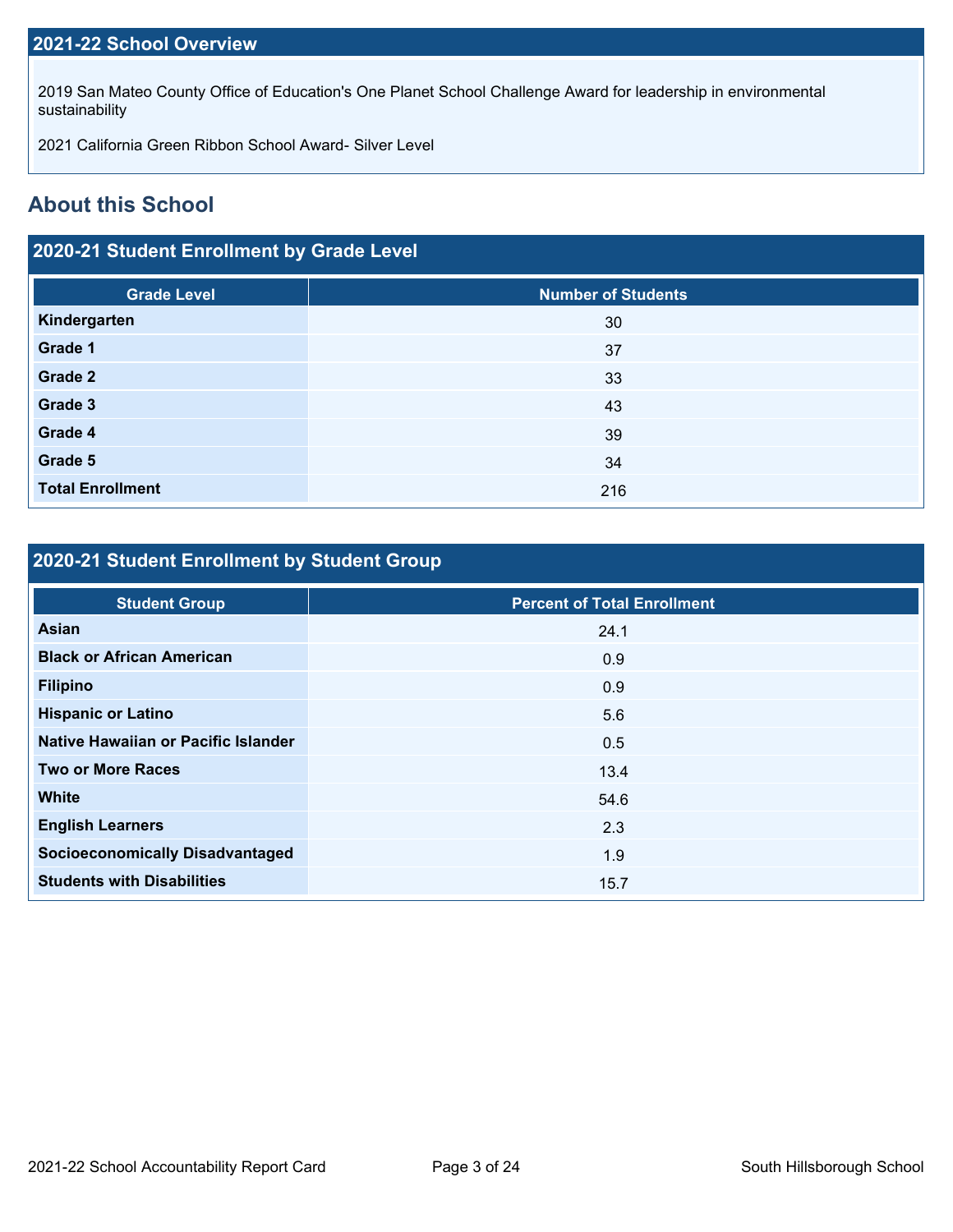## **A. Conditions of Learning State Priority: Basic**

The SARC provides the following information relevant to the State priority: Basic (Priority 1):

- Degree to which teachers are appropriately assigned and fully credentialed in the subject area and for the pupils they are teaching;
	- Pupils have access to standards-aligned instructional materials; and
- School facilities are maintained in good repair

Note: For more information refer to the Updated Teacher Equity Definitions web page at<https://www.cde.ca.gov/pd/ee/teacherequitydefinitions.asp>

### **2019-20 Teacher Preparation and Placement**

| <b>Authorization/Assignment</b>                                                                 | 2019-20 |
|-------------------------------------------------------------------------------------------------|---------|
| Fully (Preliminary or Clear) Credentialed for Subject and Student Placement (properly assigned) |         |
| Intern Credential Holders Properly Assigned                                                     |         |
| Teachers Without Credentials and Misassignments ("ineffective" under ESSA)                      |         |
| Credentialed Teachers Assigned Out-of-Field ("out-of-field" under ESSA)                         |         |
| <b>Unknown</b>                                                                                  |         |
| <b>Total Teaching Positions</b>                                                                 |         |
|                                                                                                 |         |

Note: The data in this table is based on Full Time Equivalent (FTE) status. One FTE equals one staff member working full time; one FTE could also represent two staff members who each work 50 percent of full time. Additionally, an assignment is defined as a position that an educator is assigned to based on setting, subject, and grade level. An authorization is defined as the services that an educator is authorized to provide to students.

### **2019-20 Teachers Without Credentials and Misassignments (considered "ineffective" under ESSA)**

| <b>Authorization/Assignment</b>                              | 2019-20 |
|--------------------------------------------------------------|---------|
| <b>Permits and Waivers</b>                                   |         |
| <b>Misassignments</b>                                        |         |
| <b>Vacant Positions</b>                                      |         |
| <b>Total Teachers Without Credentials and Misassignments</b> |         |

### **2019-20 Credentialed Teachers Assigned Out-of-Field (considered "out-of-field" under ESSA)**

| <b>Indicator</b>                                              | 2019-20 |
|---------------------------------------------------------------|---------|
| <b>Credentialed Teachers Authorized on a Permit or Waiver</b> |         |
| <b>Local Assignment Options</b>                               |         |
| <b>Total Out-of-Field Teachers</b>                            |         |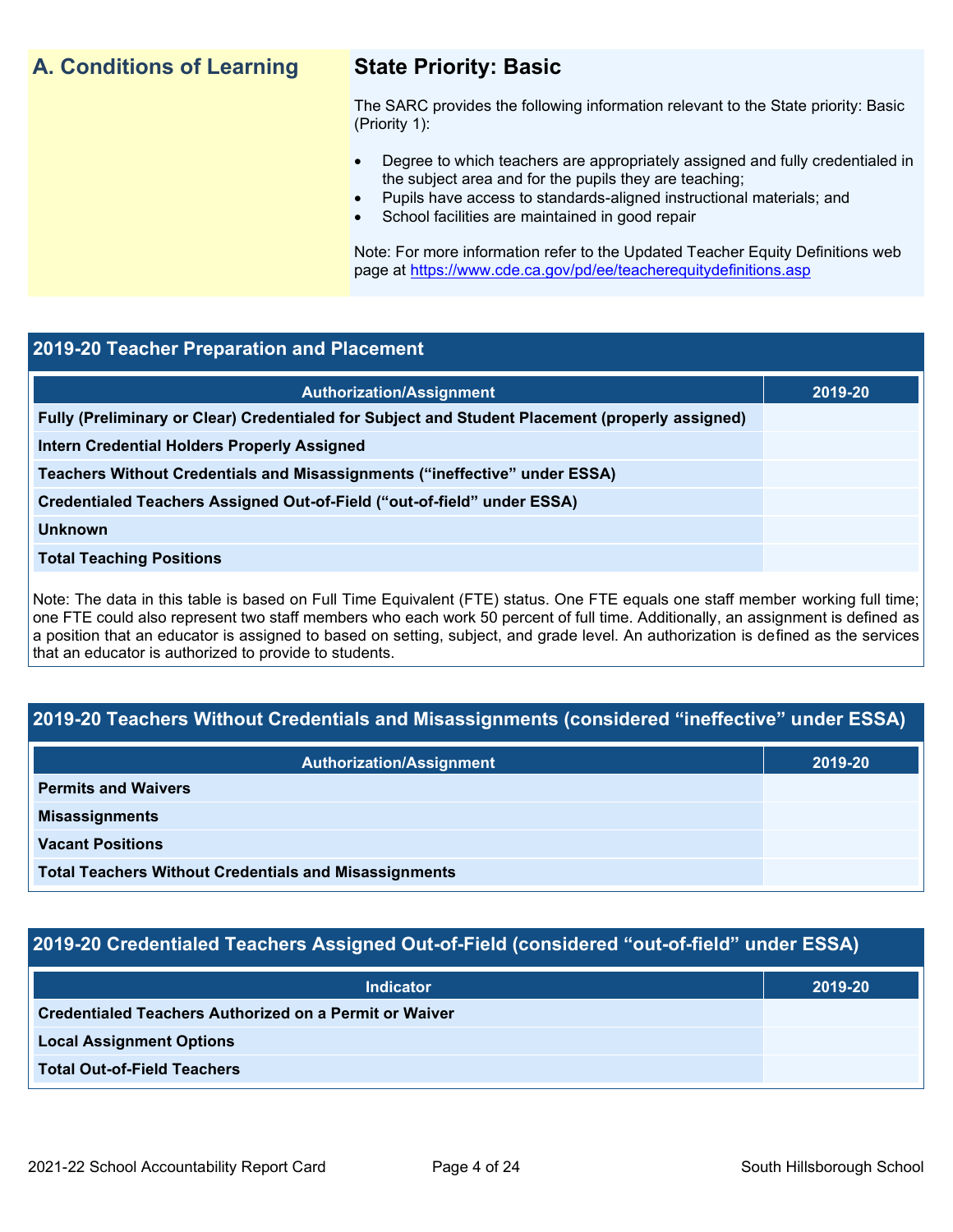### **2019-20 Class Assignments**

| Indicator                                                                                                                                           | 2019-20 |
|-----------------------------------------------------------------------------------------------------------------------------------------------------|---------|
| <b>Misassignments for English Learners</b><br>(a percentage of all the classes with English learners taught by teachers that are misassigned)       |         |
| No credential, permit or authorization to teach<br>(a percentage of all the classes taught by teachers with no record of an authorization to teach) |         |

### **2021-22 Quality, Currency, Availability of Textbooks and Other Instructional Materials**

Units of Study in Reading (Heinemann) and Units of Study in Writing (Heinemann) from Teachers College Reading and Writing Project in K-5 and Open Court Foundational Skills Kits for K-2 foundational literacy skills are used as supplemental curriculum for Reading/Language Arts. First Steps in Music is also used as a supplemental curriculum for Visual and Performing Arts. Quaver is used in K-5 vocal music. California Studies Weekly was purchased for all K-5 teachers to support history-social studies instruction for the 2021-2022 school year while a team engages in the instructional materials adoption process. Mystery Science is used as a bridge curriculum while a team engages in the science instructional materials adoption process.

### **Year and month in which the data were collected** December 2021

| <b>Subject</b>                                         | Textbooks and Other Instructional Materials/year of<br><b>Adoption</b>                                                                                                                         | <b>From</b><br><b>Most</b><br><b>Recent</b><br><b>Adoption</b><br>2 | <b>Percent</b><br><b>Students</b><br><b>Lacking Own</b><br><b>Assigned</b><br>Copy |
|--------------------------------------------------------|------------------------------------------------------------------------------------------------------------------------------------------------------------------------------------------------|---------------------------------------------------------------------|------------------------------------------------------------------------------------|
| <b>Reading/Language Arts</b>                           | Benchmark Advance Benchmark Publishing Adopted 2016                                                                                                                                            | Yes                                                                 | 0.0                                                                                |
| <b>Mathematics</b>                                     | Math Expression Houghton Mifflin Harcourt Adopted 2015                                                                                                                                         | Yes                                                                 | 0.0                                                                                |
| <b>Science</b>                                         | FOSS California @2007 Delta Education Aopted 2007                                                                                                                                              | Yes                                                                 | 0.0                                                                                |
| <b>History-Social Science</b>                          | History/Social Science for California Pearson/Scott Foresman<br>Adopted 2006                                                                                                                   | Yes                                                                 | 0.0                                                                                |
| <b>Foreign Language</b>                                | District designed program grades 4-5 for Spanish                                                                                                                                               | Yes                                                                 | 0.0                                                                                |
| <b>Health</b>                                          | The health standards are addressed thorugh science, PE,<br>and general classroom instruction using Alternative Current<br>and district designed materials to address and support<br>standards. | Yes                                                                 | 0.0                                                                                |
| <b>Visual and Performing Arts</b>                      | Online Learning Exchange Interactive Music powered by<br>Silver Burdett in combination with district developed materials<br>to address and support standards.                                  | Yes                                                                 | 0.0                                                                                |
| <b>Science Laboratory Equipment</b><br>$(grades 9-12)$ |                                                                                                                                                                                                |                                                                     |                                                                                    |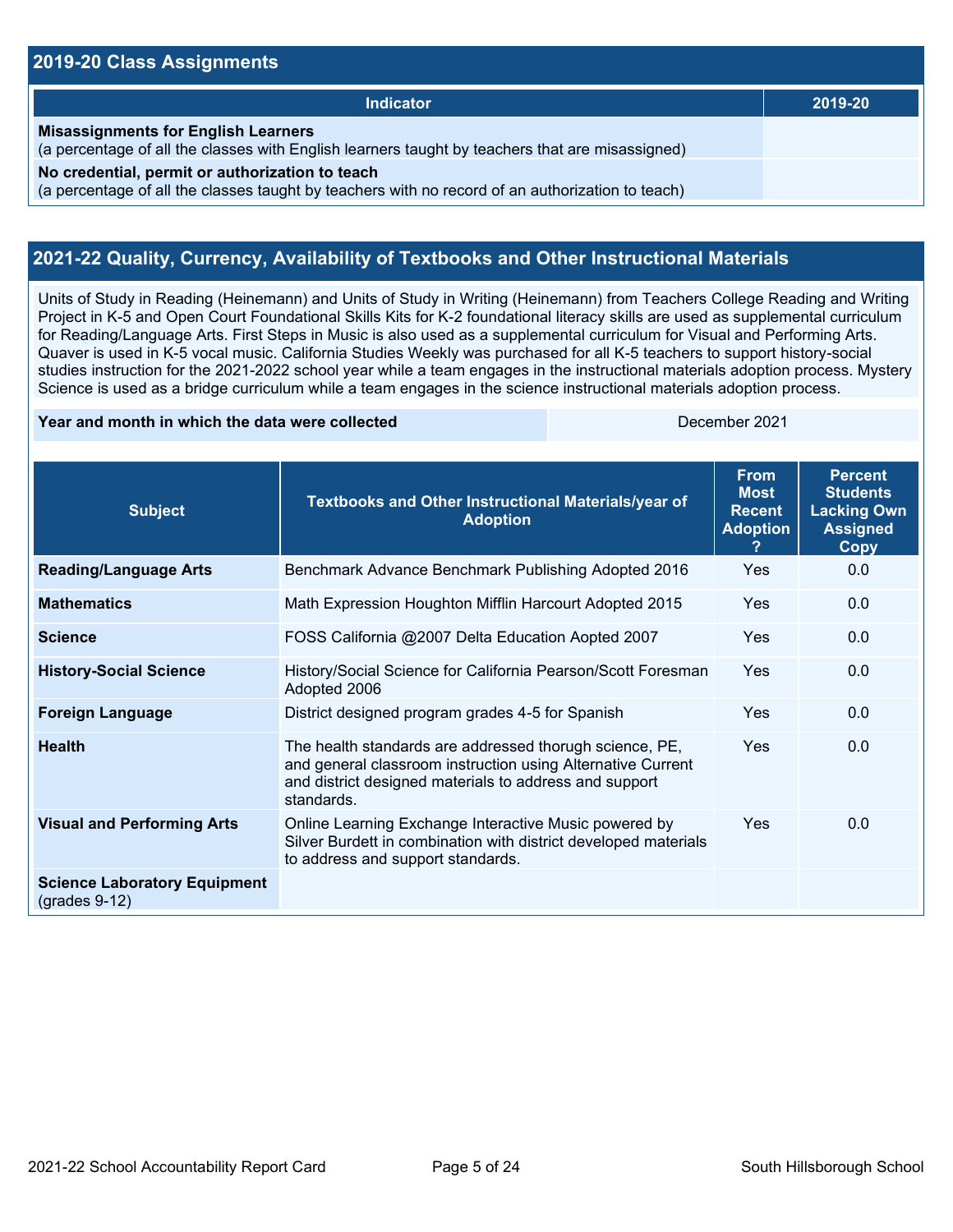### **School Facility Conditions and Planned Improvements**

The Hillsborough City School District inspects all of its facilities, both buildings and grounds, yearly to determine if any major repairs are needed. The District uses a facility inspection tool developed by the State of California's Office of Public School Instruction. Inspection by Buildings and Grounds personnel of the eight emergency facility needs specified in Ed. Code 17592.72c was last completed November 2018. The results of this facility survey are available at the District Office.

In addition, the school district maintains a work order process to ensure efficient service and that emergency repairs are given the highest priority. Work orders can be prepared by a staff member, or suggested by a parent. Work orders are prioritized district-wide by the Supervisor of Buildings and Grounds. The district maintenance staff ensures that repairs necessary to keep the schools in good working order are completed in a timely manner.

Currently, all of our schools employ a full-time day custodian and a full-time night cleaning service. All classrooms, staff rooms and all student and staff restrooms are cleaned, and sanitized nightly. Cleaning schedules and duties are monitored regularly by the sites and the maintenance department to ensure safe and clean schools.

On November 5, 2002, Hillsborough voters passed a \$66.8 million Proposition 39 bond measure to finance renovation and new construction projects on all four campuses. The District has modernized, renovated, newly constructed and equipped housing to meet the instructional needs of the students. These funds, along with \$2.8 million in State School Facilities funds, were used to upgrade fire, life, safety, and accessibility standards. In addition to facilities, much needed upgrades were made to the District's telephone and voice mail system.

A new two-story building on the Crocker campus opened at the start of the 2009-10 school year. Funded by Measure B bond funds, the building includes a 95-seat science lecture hall, television studio, band room, two computer classrooms, a regular classroom, restrooms, and storage areas. Also completed was the repavement of the black top. Subsequent projects included renovation of the art and multi-purpose rooms, conversion of the old Lecture Hall into a new Science Lab classroom, paving rehabilitation of the driveway and parking lot, conversion of the old band room into a new teaching space, and improvements made to the gymnasium. During the summer of 2014, due to an increased need for teaching space, a leased portable was installed with Developer Fee funds.

During the summer of 2017, Prop 39 funding provided new LED lighting in all classrooms along with occupancy sensors. The parking lot also received new LED lighting.

In the 2019/2020 school year, the school district used remaining funds from the Measure B Bond to upgrade all schools with new data wiring, servers, switches, clocks, speakers and VOIP phones.

### **Year and month of the most recent FIT report** December 2021

| <b>System Inspected</b>                                                | Rate<br>Good | <b>Rate</b><br>Fair | Rate<br>Poor | <b>Repair Needed and Action Taken or Planned</b> |
|------------------------------------------------------------------------|--------------|---------------------|--------------|--------------------------------------------------|
| <b>Systems:</b><br>Gas Leaks, Mechanical/HVAC, Sewer                   | X            |                     |              |                                                  |
| Interior:<br><b>Interior Surfaces</b>                                  | X            |                     |              |                                                  |
| <b>Cleanliness:</b><br>Overall Cleanliness, Pest/Vermin Infestation    | X            |                     |              |                                                  |
| <b>Electrical</b>                                                      | X            |                     |              |                                                  |
| <b>Restrooms/Fountains:</b><br>Restrooms, Sinks/ Fountains             | X            |                     |              |                                                  |
| Safety:<br>Fire Safety, Hazardous Materials                            | $\sf X$      |                     |              |                                                  |
| Structural:<br>Structural Damage, Roofs                                | $\sf X$      |                     |              |                                                  |
| External:<br>Playground/School Grounds, Windows/<br>Doors/Gates/Fences | X            |                     |              |                                                  |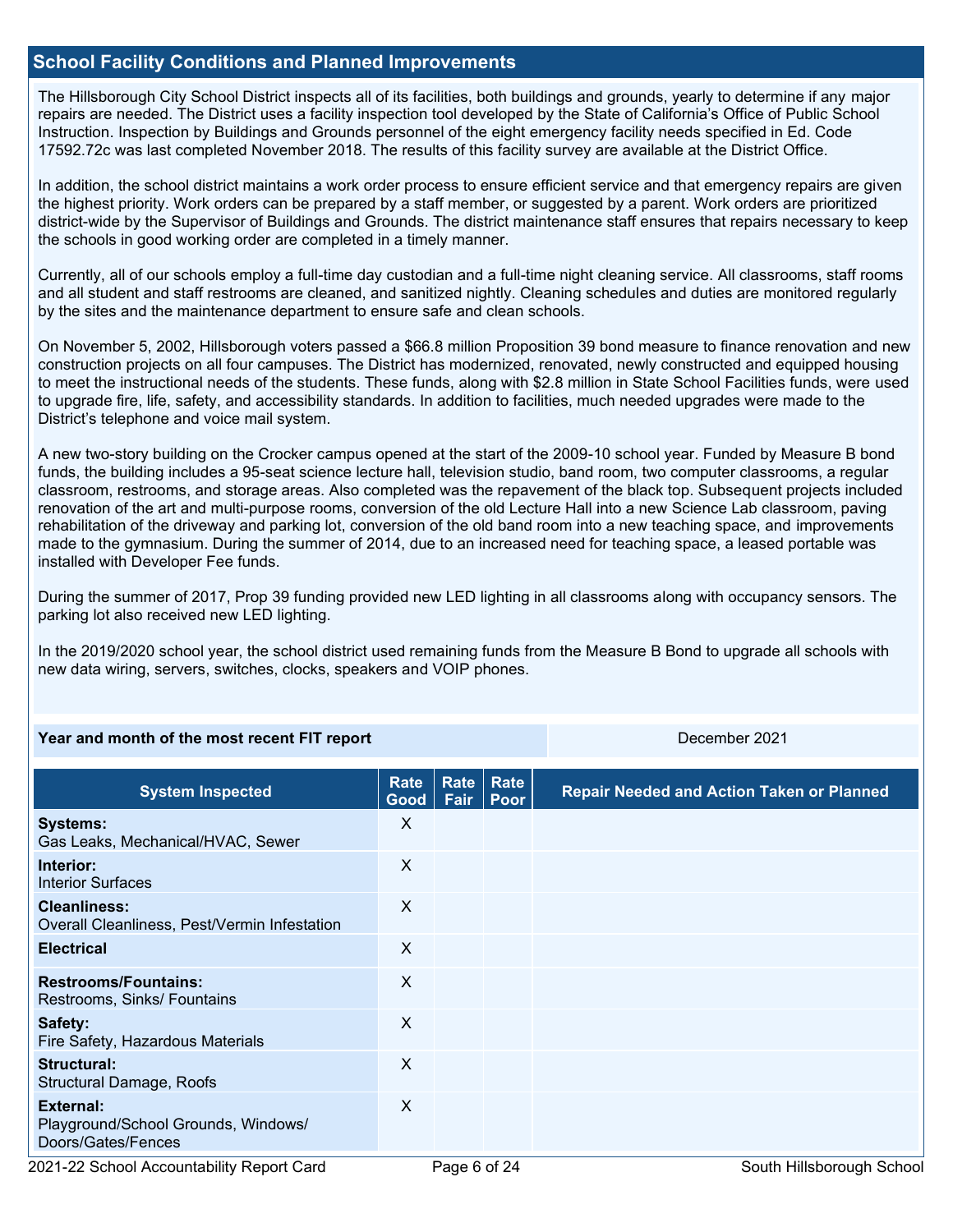| <b>Overall Facility Rate</b> |      |      |      |
|------------------------------|------|------|------|
| <b>Exemplary</b>             | Good | Fair | Poor |
| ⋏                            |      |      |      |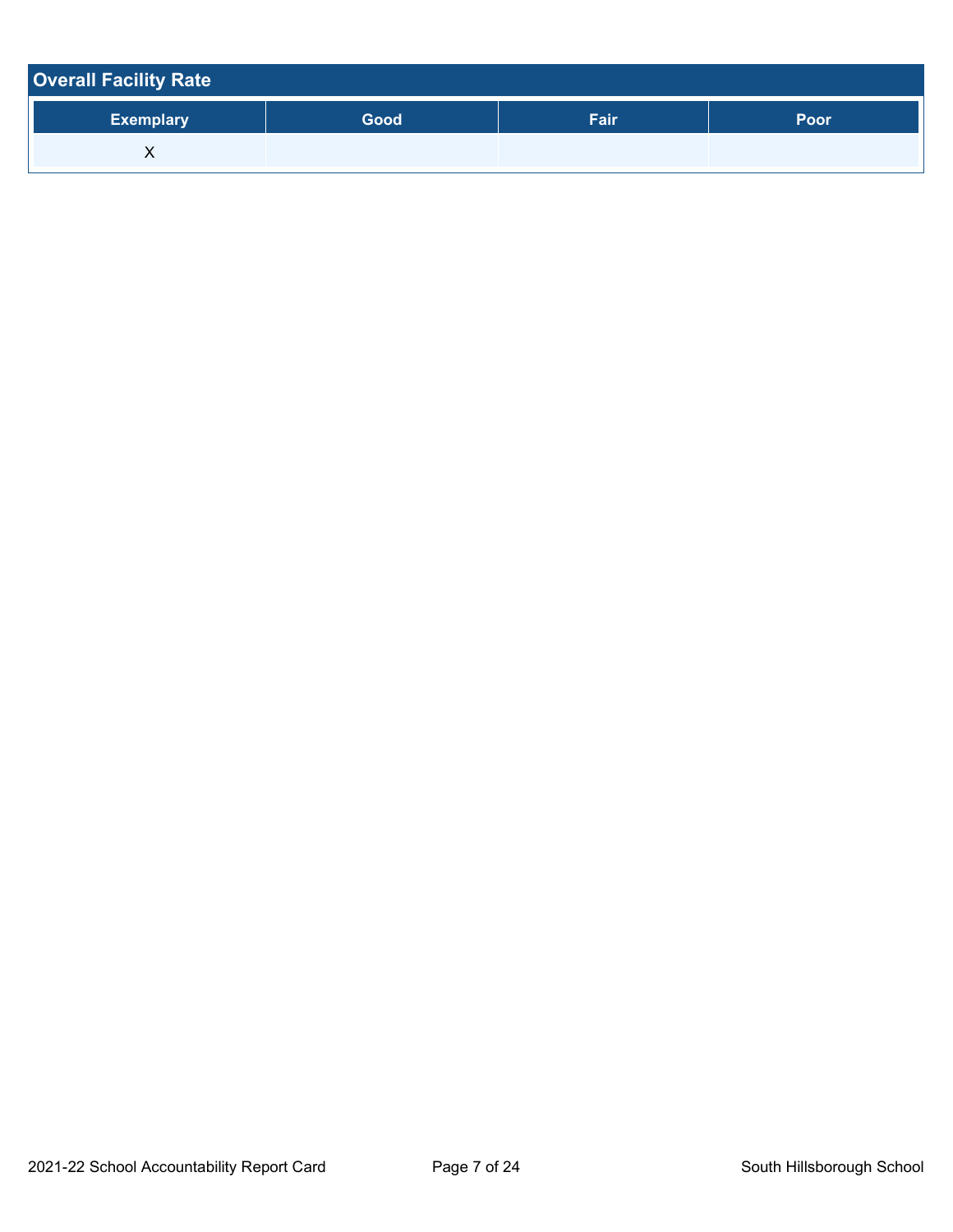## **B. Pupil Outcomes State Priority: Pupil Achievement**

The SARC provides the following information relevant to the State priority: Pupil Achievement (Priority 4):

### **Statewide Assessments**

(i.e., California Assessment of Student Performance and Progress [CAASPP] System includes the Smarter Balanced Summative Assessments for students in the general education population and the California Alternate Assessments [CAAs] for English language arts/literacy [ELA] and mathematics given in grades three through eight and grade eleven. Only eligible students may participate in the administration of the CAAs. CAAs items are aligned with alternate achievement standards, which are linked with the Common Core State Standards [CCSS] for students with the most significant cognitive disabilities).

The CAASPP System encompasses the following assessments and student participation requirements:

- 1. **Smarter Balanced Summative Assessments and CAAs for ELA** in grades three through eight and grade eleven.
- 2. **Smarter Balanced Summative Assessments and CAAs for mathematics** in grades three through eight and grade eleven.
- 3. **California Science Test (CAST) and CAAs for Science** in grades five, eight, and once in high school (i.e., grade ten, eleven, or twelve).

### **SARC Reporting in the 2020-2021 School Year Only**

Where the most viable option, LEAs were required to administer the statewide summative assessment in ELA and mathematics. Where a statewide summative assessment was not the most viable option for the LEA (or for one or more gradelevel[s] within the LEA) due to the pandemic, LEAs were allowed to report results from a different assessment that met the criteria established by the State Board of Education (SBE) on March 16, 2021. The assessments were required to be:

- Aligned with CA CCSS for ELA and mathematics;
- Available to students in grades 3 through 8, and grade 11; and
- Uniformly administered across a grade, grade span, school, or district to all eligible students.

### **Options**

Note that the CAAs could only be administered in-person following health and safety requirements. If it was not viable for the LEA to administer the CAAs in person with health and safety guidelines in place, the LEA was directed to not administer the tests. There were no other assessment options available for the CAAs. Schools administered the Smarter Balanced Summative Assessments for ELA and mathematics, other assessments that meet the SBE criteria, or a combination of both, and they could only choose one of the following:

- Smarter Balanced ELA and mathematics summative assessments;
- Other assessments meeting the SBE criteria; or
- Combination of Smarter Balanced ELA and mathematics summative assessments and other assessments.

The percentage of students who have successfully completed courses that satisfy the requirements for entrance to the University of California and the California State University, or career technical education sequences or programs of study.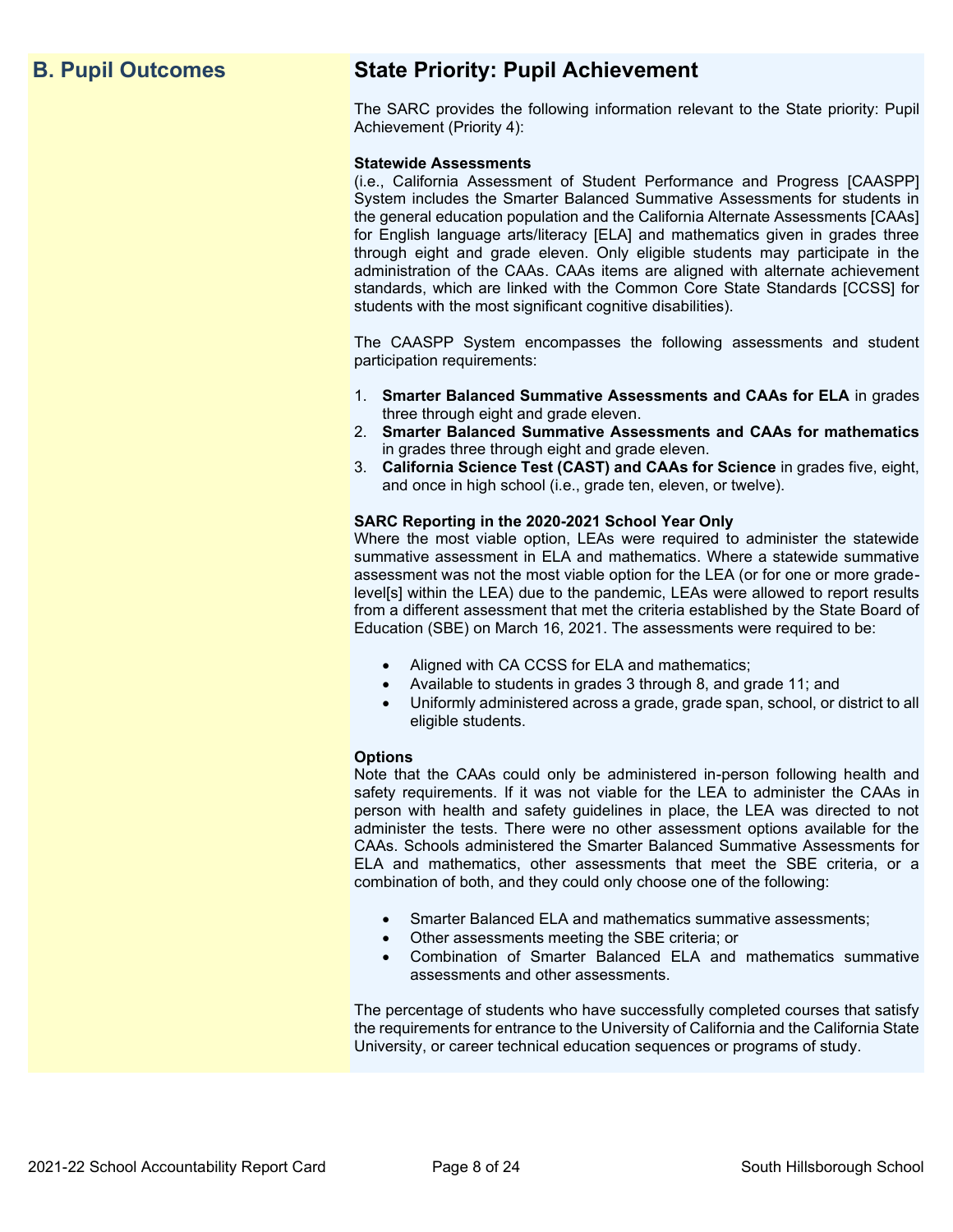### **Percentage of Students Meeting or Exceeding the State Standard on CAASPP**

This table displays CAASPP test results in ELA and mathematics for all students grades three through eight and grade eleven taking and completing a state-administered assessment.

The 2019-2020 data cells with N/A values indicate that the 2019-2020 data are not available due to the COVID-19 pandemic and resulting summative test suspension. The Executive Order N-30-20 was issued which waived the assessment, accountability, and reporting requirements for the 2019-2020 school year.

The 2020-2021 data cells have N/A values because these data are not comparable to other year data due to the COVID-19 pandemic during the 2020-2021 school year. Where the CAASPP assessments in ELA and/or mathematics is not the most viable option, the LEAs were allowed to administer local assessments. Therefore, the 2020-2021 data between school years for the school, district, state are not an accurate comparison. As such, it is inappropriate to compare results of the 2020-2021 school year to other school years.

| Subject                                                              | <b>School</b><br>2019-20 | <b>School</b><br>2020-21 | <b>District</b><br>2019-20 | <b>District</b><br>2020-21 | <b>State</b><br>2019-20 | <b>State</b><br>2020-21 |
|----------------------------------------------------------------------|--------------------------|--------------------------|----------------------------|----------------------------|-------------------------|-------------------------|
| <b>English Language Arts/Literacy</b><br>$\left($ grades 3-8 and 11) | N/A                      | N/A                      | N/A                        | N/A                        | N/A                     | N/A                     |
| <b>Mathematics</b><br>$(grades 3-8 and 11)$                          | N/A                      | N/A                      | N/A                        | N/A                        | N/A                     | N/A                     |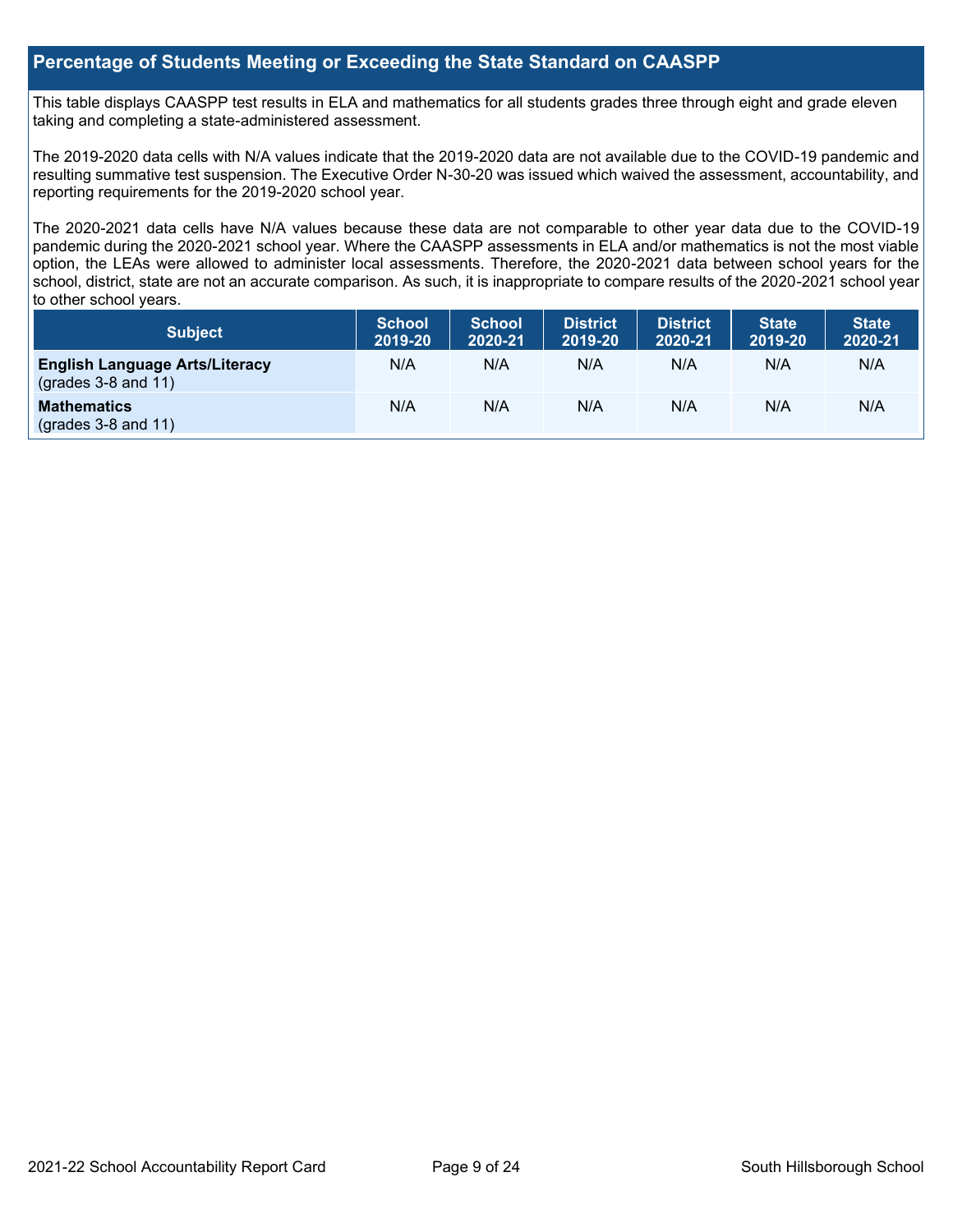### **2020-21 CAASPP Test Results in ELA by Student Group**

This table displays CAASPP test results in ELA by student group for students grades three through eight and grade eleven taking and completing a state-administered assessment. The CDE will populate this table for schools in cases where the school administered the CAASPP assessment. In cases where the school administered a local assessment instead of CAASPP, the CDE will populate this table with "NT" values, meaning this school did not test students using the CAASPP. See the local assessment(s) table for more information.

| <b>CAASPP</b><br><b>Student Groups</b>               | <b>CAASPP</b><br><b>Total</b><br><b>Enrollment</b> | <b>CAASPP</b><br><b>Number</b><br><b>Tested</b> | <b>CAASPP</b><br><b>Percent</b><br><b>Tested</b> | <b>CAASPP</b><br><b>Percent</b><br><b>Not Tested</b> | <b>CAASPP</b><br><b>Percent</b><br><b>Met or</b><br><b>Exceeded</b> |
|------------------------------------------------------|----------------------------------------------------|-------------------------------------------------|--------------------------------------------------|------------------------------------------------------|---------------------------------------------------------------------|
| <b>All Students</b>                                  | 117                                                | 116                                             | 99.15                                            | 0.85                                                 | 79.31                                                               |
| <b>Female</b>                                        | 47                                                 | 46                                              | 97.87                                            | 2.13                                                 | 76.09                                                               |
| <b>Male</b>                                          | 70                                                 | 70                                              | 100                                              | $\mathbf{0}$                                         | 81.43                                                               |
| American Indian or Alaska Native                     | $\mathbf 0$                                        | $\mathbf 0$                                     | $\mathbf{0}$                                     | $\mathbf 0$                                          | 0                                                                   |
| <b>Asian</b>                                         | 27                                                 | 26                                              | 96.3                                             | 3.7                                                  | 73.08                                                               |
| <b>Black or African American</b>                     | $\qquad \qquad -$                                  | $\overline{\phantom{a}}$                        | --                                               | $\overline{a}$                                       | --                                                                  |
| <b>Filipino</b>                                      | $- -$                                              | $\sim$                                          |                                                  | --                                                   | --                                                                  |
| <b>Hispanic or Latino</b>                            | --                                                 | $\overline{\phantom{m}}$                        | --                                               | $\sim$                                               | --                                                                  |
| <b>Native Hawaiian or Pacific Islander</b>           | $\qquad \qquad -$                                  | $\overline{\phantom{a}}$                        | --                                               | $\overline{\phantom{a}}$                             |                                                                     |
| <b>Two or More Races</b>                             | 14                                                 | 14                                              | 100                                              | $\Omega$                                             | 92.86                                                               |
| <b>White</b>                                         | 69                                                 | 69                                              | 100                                              | $\Omega$                                             | 79.71                                                               |
| <b>English Learners</b>                              | $- -$                                              | $\overline{\phantom{a}}$                        | $-$                                              | $\overline{a}$                                       | --                                                                  |
| <b>Foster Youth</b>                                  | $\mathbf 0$                                        | $\mathbf 0$                                     | $\mathbf{0}$                                     | $\mathbf 0$                                          | $\Omega$                                                            |
| <b>Homeless</b>                                      | $\mathbf 0$                                        | $\pmb{0}$                                       | $\mathbf 0$                                      | $\mathbf 0$                                          | 0                                                                   |
| <b>Military</b>                                      | $\mathbf 0$                                        | $\pmb{0}$                                       | $\mathbf{0}$                                     | $\mathbf 0$                                          | 0                                                                   |
| <b>Socioeconomically Disadvantaged</b>               | --                                                 | $\overline{\phantom{m}}$                        | --                                               | --                                                   | --                                                                  |
| <b>Students Receiving Migrant Education Services</b> | $\Omega$                                           | $\mathbf 0$                                     | $\Omega$                                         | $\mathbf{0}$                                         | 0                                                                   |
| <b>Students with Disabilities</b>                    | 23                                                 | 22                                              | 95.65                                            | 4.35                                                 | 68.18                                                               |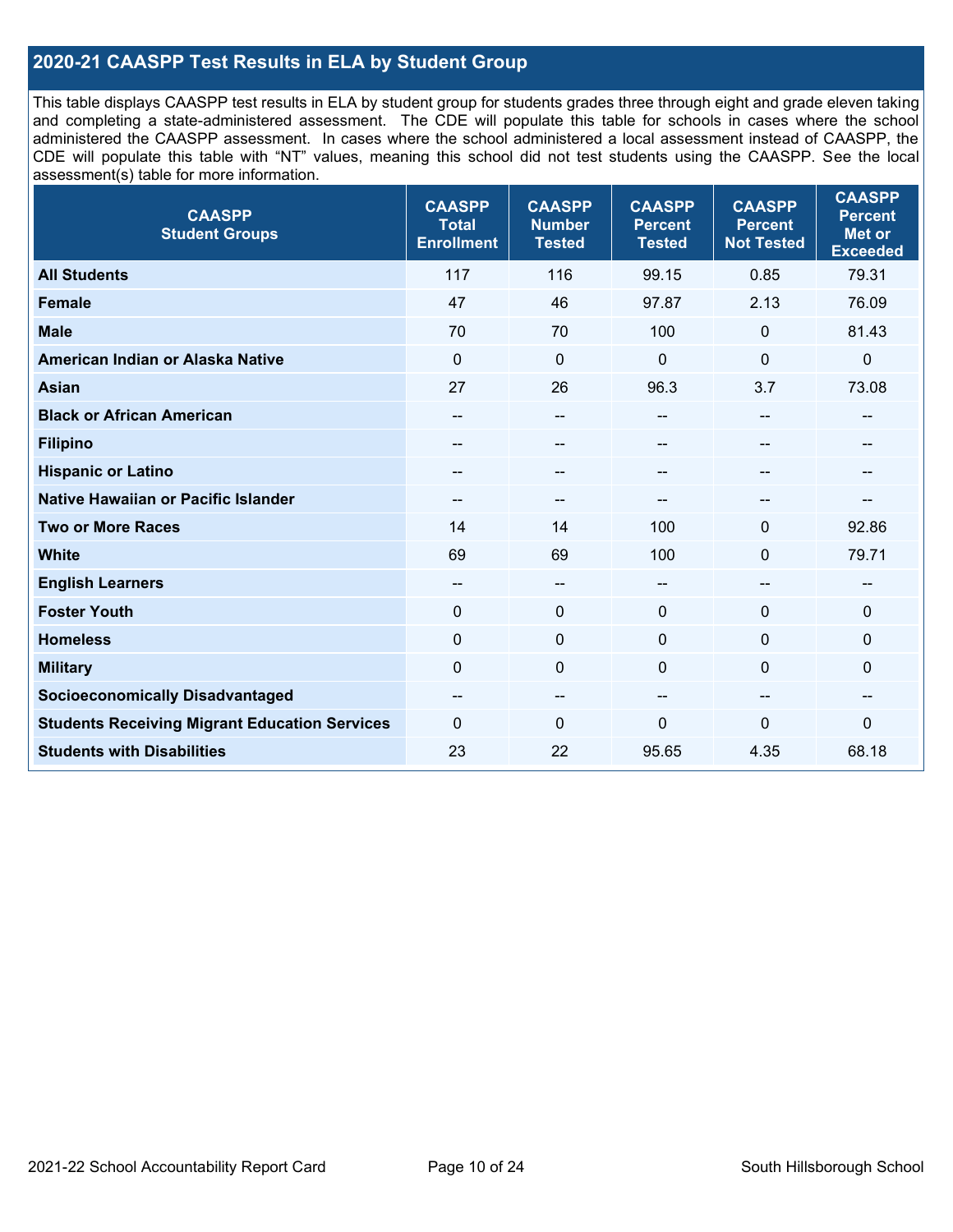### **2020-21 CAASPP Test Results in Math by Student Group**

This table displays CAASPP test results in Math by student group for students grades three through eight and grade eleven taking and completing a state-administered assessment. The CDE will populate this table for schools in cases where the school administered the CAASPP assessment. In cases where the school administered a local assessment instead of CAASPP, the CDE will populate this table with "NT" values, meaning this school did not test students using the CAASPP. See the local assessment(s) table for more information.

| <b>CAASPP</b><br><b>Student Groups</b>               | <b>CAASPP</b><br><b>Total</b><br><b>Enrollment</b> | <b>CAASPP</b><br><b>Number</b><br><b>Tested</b> | <b>CAASPP</b><br><b>Percent</b><br><b>Tested</b> | <b>CAASPP</b><br><b>Percent</b><br><b>Not Tested</b> | <b>CAASPP</b><br><b>Percent</b><br><b>Met or</b><br><b>Exceeded</b> |
|------------------------------------------------------|----------------------------------------------------|-------------------------------------------------|--------------------------------------------------|------------------------------------------------------|---------------------------------------------------------------------|
| <b>All Students</b>                                  | 117                                                | 116                                             | 99.15                                            | 0.85                                                 | 84.48                                                               |
| Female                                               | 47                                                 | 46                                              | 97.87                                            | 2.13                                                 | 78.26                                                               |
| <b>Male</b>                                          | 70                                                 | 70                                              | 100.00                                           | 0.00                                                 | 88.57                                                               |
| American Indian or Alaska Native                     | $\mathbf 0$                                        | $\mathbf 0$                                     | 0                                                | $\mathbf 0$                                          | $\mathbf 0$                                                         |
| <b>Asian</b>                                         | 27                                                 | 26                                              | 96.30                                            | 3.70                                                 | 92.31                                                               |
| <b>Black or African American</b>                     | --                                                 | --                                              | --                                               | $\overline{\phantom{a}}$                             | $\hspace{0.05cm}$                                                   |
| <b>Filipino</b>                                      |                                                    | --                                              | --                                               |                                                      |                                                                     |
| <b>Hispanic or Latino</b>                            |                                                    | --                                              | --                                               |                                                      | --                                                                  |
| <b>Native Hawaiian or Pacific Islander</b>           | --                                                 | --                                              | --                                               |                                                      | --                                                                  |
| <b>Two or More Races</b>                             | 14                                                 | 14                                              | 100.00                                           | 0.00                                                 | 85.71                                                               |
| <b>White</b>                                         | 69                                                 | 69                                              | 100.00                                           | 0.00                                                 | 81.16                                                               |
| <b>English Learners</b>                              | --                                                 | --                                              | --                                               |                                                      | --                                                                  |
| <b>Foster Youth</b>                                  | $\mathbf 0$                                        | $\mathbf 0$                                     | $\Omega$                                         | $\Omega$                                             | $\mathbf 0$                                                         |
| <b>Homeless</b>                                      | $\mathbf 0$                                        | $\mathbf 0$                                     | $\mathbf 0$                                      | $\Omega$                                             | $\mathbf 0$                                                         |
| <b>Military</b>                                      | $\mathbf 0$                                        | $\pmb{0}$                                       | 0                                                | $\Omega$                                             | $\pmb{0}$                                                           |
| <b>Socioeconomically Disadvantaged</b>               | --                                                 | --                                              | --                                               | --                                                   | --                                                                  |
| <b>Students Receiving Migrant Education Services</b> | $\mathbf{0}$                                       | 0                                               | 0                                                | $\Omega$                                             | $\mathbf 0$                                                         |
| <b>Students with Disabilities</b>                    | 23                                                 | 22                                              | 95.65                                            | 4.35                                                 | 68.18                                                               |

### **2020-21 Local Assessment Test Results in ELA by Student Group**

This table displays Local Assessment test results in ELA by student group for students grades three through eight and grade eleven. LEAs/schools will populate this table for schools in cases where the school administered a local assessment. In cases where the school administered the CAASPP assessment, LEAs/schools will populate this table with "N/A" values in all cells, meaning this table is Not Applicable for this school.

| N/A<br><b>Student Groups</b>     | N/A<br><b>Total</b><br><b>Enrollment</b> | N/A<br><b>Number</b><br><b>Tested</b> | N/A<br><b>Percent</b><br><b>Tested</b> | N/A<br>Percent<br><b>Not Tested</b> | N/A<br><b>Percent</b><br><b>At or Above</b><br><b>Grade Level</b> |
|----------------------------------|------------------------------------------|---------------------------------------|----------------------------------------|-------------------------------------|-------------------------------------------------------------------|
| <b>All Students</b>              | N/A                                      | N/A                                   | N/A                                    | N/A                                 | N/A                                                               |
| Female                           | N/A                                      | N/A                                   | N/A                                    | N/A                                 | N/A                                                               |
| <b>Male</b>                      | N/A                                      | N/A                                   | N/A                                    | N/A                                 | N/A                                                               |
| American Indian or Alaska Native | N/A                                      | N/A                                   | N/A                                    | N/A                                 | N/A                                                               |
| <b>Asian</b>                     | N/A                                      | N/A                                   | N/A                                    | N/A                                 | N/A                                                               |

2021-22 School Accountability Report Card **Page 11 of 24** South Hillsborough School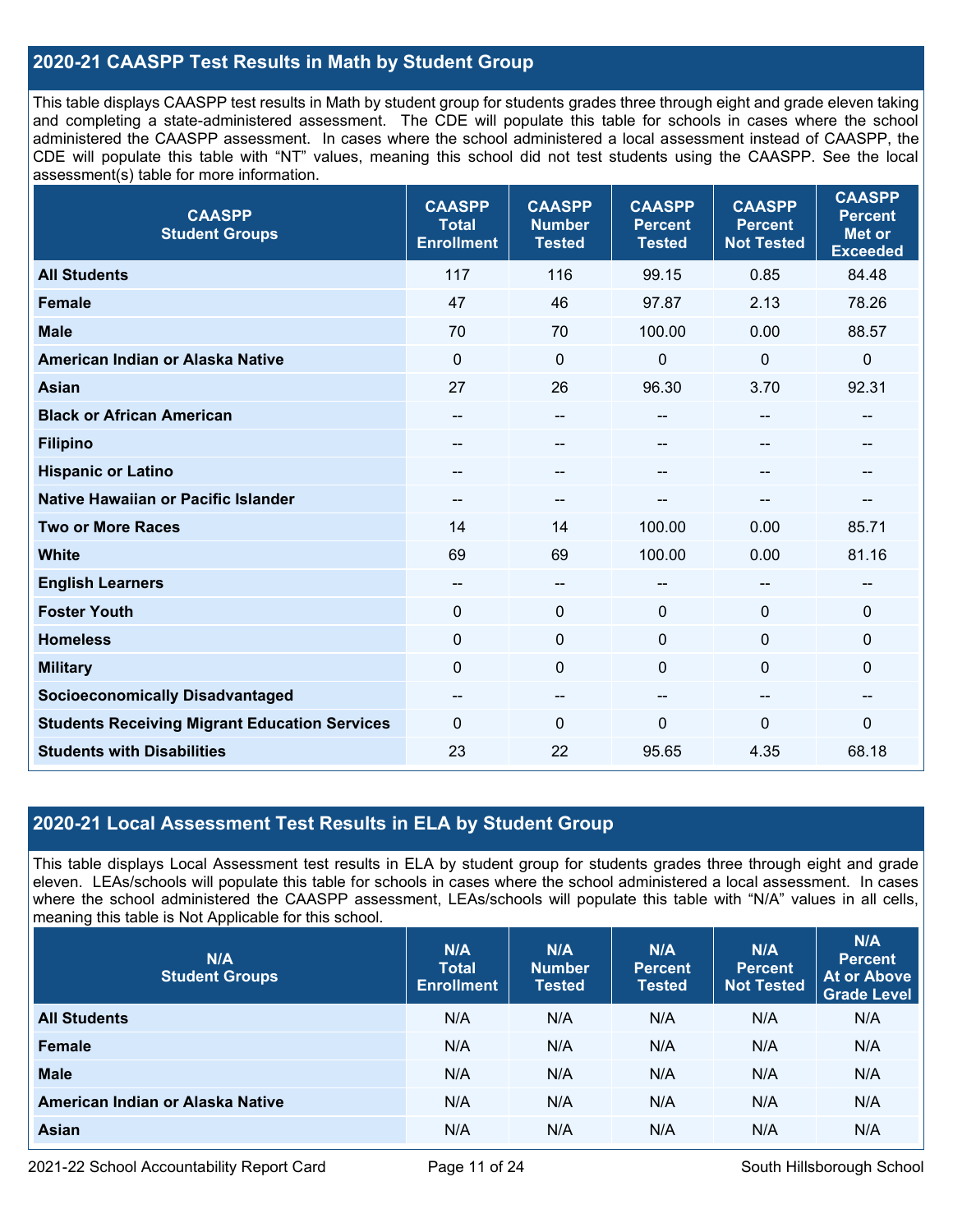| <b>Black or African American</b>                                                           | N/A | N/A | N/A | N/A | N/A |
|--------------------------------------------------------------------------------------------|-----|-----|-----|-----|-----|
| <b>Filipino</b>                                                                            | N/A | N/A | N/A | N/A | N/A |
| <b>Hispanic or Latino</b>                                                                  | N/A | N/A | N/A | N/A | N/A |
| Native Hawaiian or Pacific Islander                                                        | N/A | N/A | N/A | N/A | N/A |
| <b>Two or More Races</b>                                                                   | N/A | N/A | N/A | N/A | N/A |
| <b>White</b>                                                                               | N/A | N/A | N/A | N/A | N/A |
| <b>English Learners</b>                                                                    | N/A | N/A | N/A | N/A | N/A |
| <b>Foster Youth</b>                                                                        | N/A | N/A | N/A | N/A | N/A |
| <b>Homeless</b>                                                                            | N/A | N/A | N/A | N/A | N/A |
| <b>Military</b>                                                                            | N/A | N/A | N/A | N/A | N/A |
| <b>Socioeconomically Disadvantaged</b>                                                     | N/A | N/A | N/A | N/A | N/A |
| <b>Students Receiving Migrant Education Services</b>                                       | N/A | N/A | N/A | N/A | N/A |
| <b>Students with Disabilities</b>                                                          | N/A | N/A | N/A | N/A | N/A |
| *At or above the grade-level standard in the context of the local assessment administered. |     |     |     |     |     |

### **2020-21 Local Assessment Test Results in Math by Student Group**

This table displays Local Assessment test results in Math by student group for students grades three through eight and grade eleven. LEAs/schools will populate this table for schools in cases where the school administered a local assessment. In cases where the school administered the CAASPP assessment, LEAs/schools will populate this table with "N/A" values in all cells, meaning this table is Not Applicable for this school.

| N/A<br><b>Student Groups</b>                         | N/A<br><b>Total</b><br><b>Enrollment</b> | N/A<br><b>Number</b><br><b>Tested</b> | N/A<br><b>Percent</b><br><b>Tested</b> | N/A<br><b>Percent</b><br><b>Not Tested</b> | N/A<br><b>Percent</b><br><b>At or Above</b><br><b>Grade Level</b> |
|------------------------------------------------------|------------------------------------------|---------------------------------------|----------------------------------------|--------------------------------------------|-------------------------------------------------------------------|
| <b>All Students</b>                                  | N/A                                      | N/A                                   | N/A                                    | N/A                                        | N/A                                                               |
| <b>Female</b>                                        | N/A                                      | N/A                                   | N/A                                    | N/A                                        | N/A                                                               |
| <b>Male</b>                                          | N/A                                      | N/A                                   | N/A                                    | N/A                                        | N/A                                                               |
| American Indian or Alaska Native                     | N/A                                      | N/A                                   | N/A                                    | N/A                                        | N/A                                                               |
| <b>Asian</b>                                         | N/A                                      | N/A                                   | N/A                                    | N/A                                        | N/A                                                               |
| <b>Black or African American</b>                     | N/A                                      | N/A                                   | N/A                                    | N/A                                        | N/A                                                               |
| <b>Filipino</b>                                      | N/A                                      | N/A                                   | N/A                                    | N/A                                        | N/A                                                               |
| <b>Hispanic or Latino</b>                            | N/A                                      | N/A                                   | N/A                                    | N/A                                        | N/A                                                               |
| Native Hawaiian or Pacific Islander                  | N/A                                      | N/A                                   | N/A                                    | N/A                                        | N/A                                                               |
| <b>Two or More Races</b>                             | N/A                                      | N/A                                   | N/A                                    | N/A                                        | N/A                                                               |
| <b>White</b>                                         | N/A                                      | N/A                                   | N/A                                    | N/A                                        | N/A                                                               |
| <b>English Learners</b>                              | N/A                                      | N/A                                   | N/A                                    | N/A                                        | N/A                                                               |
| <b>Foster Youth</b>                                  | N/A                                      | N/A                                   | N/A                                    | N/A                                        | N/A                                                               |
| <b>Homeless</b>                                      | N/A                                      | N/A                                   | N/A                                    | N/A                                        | N/A                                                               |
| <b>Military</b>                                      | N/A                                      | N/A                                   | N/A                                    | N/A                                        | N/A                                                               |
| <b>Socioeconomically Disadvantaged</b>               | N/A                                      | N/A                                   | N/A                                    | N/A                                        | N/A                                                               |
| <b>Students Receiving Migrant Education Services</b> | N/A                                      | N/A                                   | N/A                                    | N/A                                        | N/A                                                               |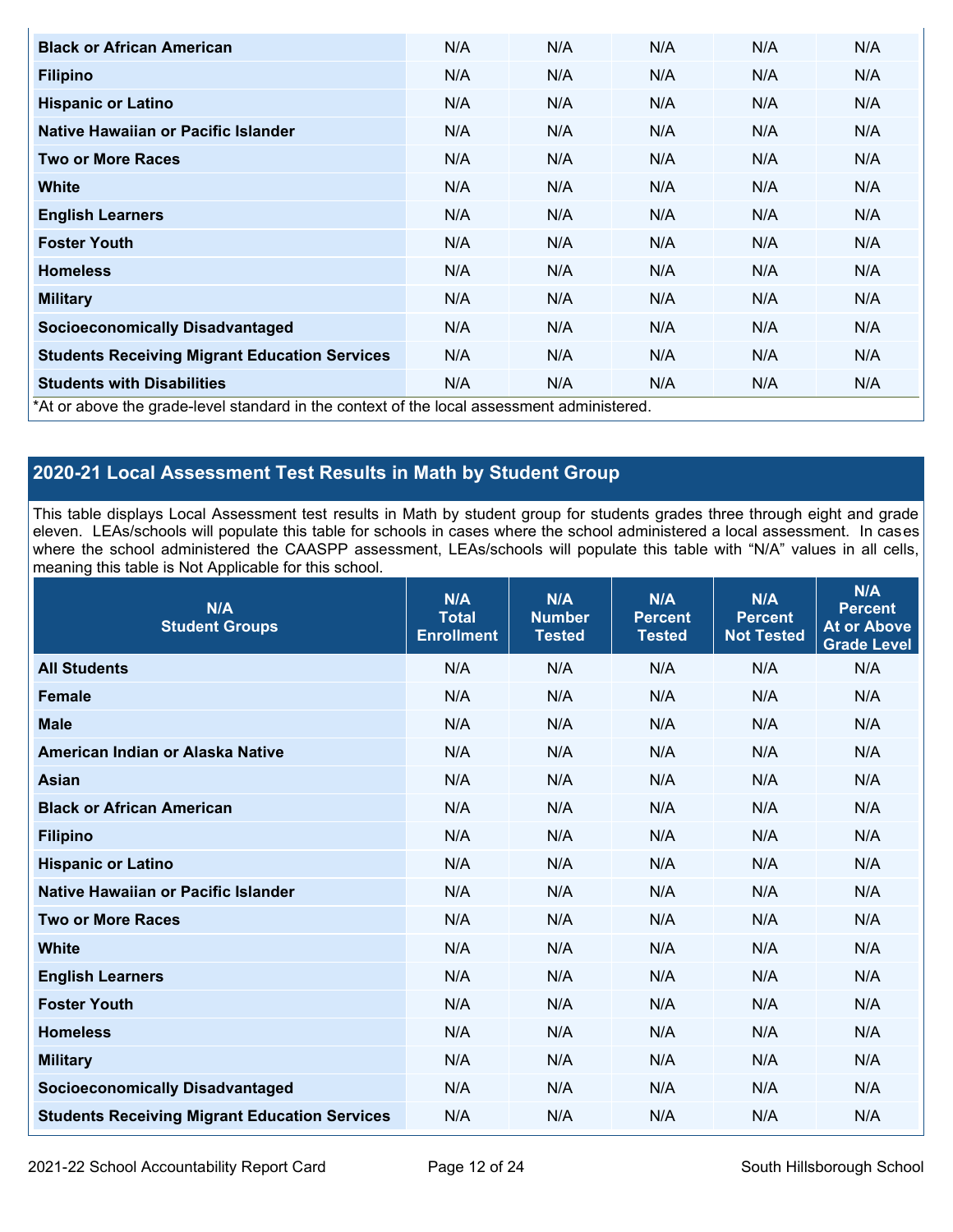| <b>Students with Disabilities</b>                                                           | N/A | N/A | N/A | N/A | N/A |  |
|---------------------------------------------------------------------------------------------|-----|-----|-----|-----|-----|--|
| *At as above the escale level standard in the context of the local accordinate admissioned. |     |     |     |     |     |  |

\*At or above the grade-level standard in the context of the local assessment administered.

### **CAASPP Test Results in Science for All Students**

This table displays the percentage of all students grades five, eight, and High School meeting or exceeding the State Standard.

The 2019-2020 data cells with N/A values indicate that the 2019-2020 data are not available due to the COVID-19 pandemic and resulting summative testing suspension. The Executive Order N-30-20 was issued which waived the assessment, accountability, and reporting requirements for the 2019-2020 school year.

For any 2020-2021 data cells with N/T values indicate that this school did not test students using the CAASPP Science.

| <b>Subject</b>                                  | <b>School</b> | <b>School</b> | <b>District</b> | <b>District</b> | <b>State</b> | <b>State</b> |
|-------------------------------------------------|---------------|---------------|-----------------|-----------------|--------------|--------------|
|                                                 | 2019-20       | 2020-21       | 2019-20         | 2020-21         | 2019-20      | 2020-21      |
| <b>Science</b><br>(grades 5, 8 and high school) | N/A           | 71.43         | N/A             | 67.56           | N/A          | 28.72        |

### **2020-21 CAASPP Test Results in Science by Student Group**

This table displays CAASPP test results in Science by student group for students grades five, eight, and High School. For any data cells with N/T values indicate that this school did not test students using the CAASPP Science.

| <b>Student Group</b>                                 | <b>Total</b><br><b>Enrollment</b> | <b>Number</b><br><b>Tested</b> | <b>Percent</b><br><b>Tested</b> | <b>Percent</b><br><b>Not Tested</b> | <b>Percent</b><br><b>Met or</b><br><b>Exceeded</b> |
|------------------------------------------------------|-----------------------------------|--------------------------------|---------------------------------|-------------------------------------|----------------------------------------------------|
| <b>All Students</b>                                  | 35                                | 35                             | 100.00                          | 0.00                                | 71.43                                              |
| Female                                               | 13                                | 13                             | 100.00                          |                                     |                                                    |
| <b>Male</b>                                          | 22                                | 22                             | 100.00                          |                                     |                                                    |
| American Indian or Alaska Native                     | $\Omega$                          | $\mathbf 0$                    | $\mathbf 0$                     | $\mathbf 0$                         | $\mathbf 0$                                        |
| <b>Asian</b>                                         | --                                | --                             |                                 | --                                  |                                                    |
| <b>Black or African American</b>                     | --                                | --                             |                                 |                                     |                                                    |
| <b>Filipino</b>                                      | $\Omega$                          | $\mathbf 0$                    | $\mathbf{0}$                    | $\Omega$                            | $\mathbf{0}$                                       |
| <b>Hispanic or Latino</b>                            | $\sim$                            | $\qquad \qquad -$              | $\overline{\phantom{a}}$        | $\overline{\phantom{a}}$            |                                                    |
| <b>Native Hawaiian or Pacific Islander</b>           | 0                                 | $\mathbf 0$                    | $\mathbf{0}$                    | $\mathbf 0$                         | $\mathbf{0}$                                       |
| <b>Two or More Races</b>                             |                                   | --                             |                                 |                                     |                                                    |
| <b>White</b>                                         | 22                                | 22                             | 100.00                          | 0.00                                | 72.73                                              |
| <b>English Learners</b>                              | $\mathbf 0$                       | $\mathbf 0$                    | $\mathbf 0$                     | $\mathbf 0$                         | $\mathbf 0$                                        |
| <b>Foster Youth</b>                                  | $\mathbf 0$                       | $\mathbf 0$                    | $\mathbf 0$                     | $\mathbf 0$                         | $\mathbf{0}$                                       |
| <b>Homeless</b>                                      | $\mathbf 0$                       | $\mathbf 0$                    | $\mathbf 0$                     | $\mathbf 0$                         | $\mathbf{0}$                                       |
| <b>Military</b>                                      | 0                                 | $\mathbf 0$                    | $\mathbf 0$                     | $\Omega$                            | $\mathbf 0$                                        |
| <b>Socioeconomically Disadvantaged</b>               | $\Omega$                          | $\mathbf 0$                    | $\Omega$                        | $\mathbf{0}$                        | $\mathbf{0}$                                       |
| <b>Students Receiving Migrant Education Services</b> | 0                                 | 0                              | $\mathbf 0$                     | 0                                   | $\mathbf{0}$                                       |
| <b>Students with Disabilities</b>                    | --                                | --                             |                                 |                                     |                                                    |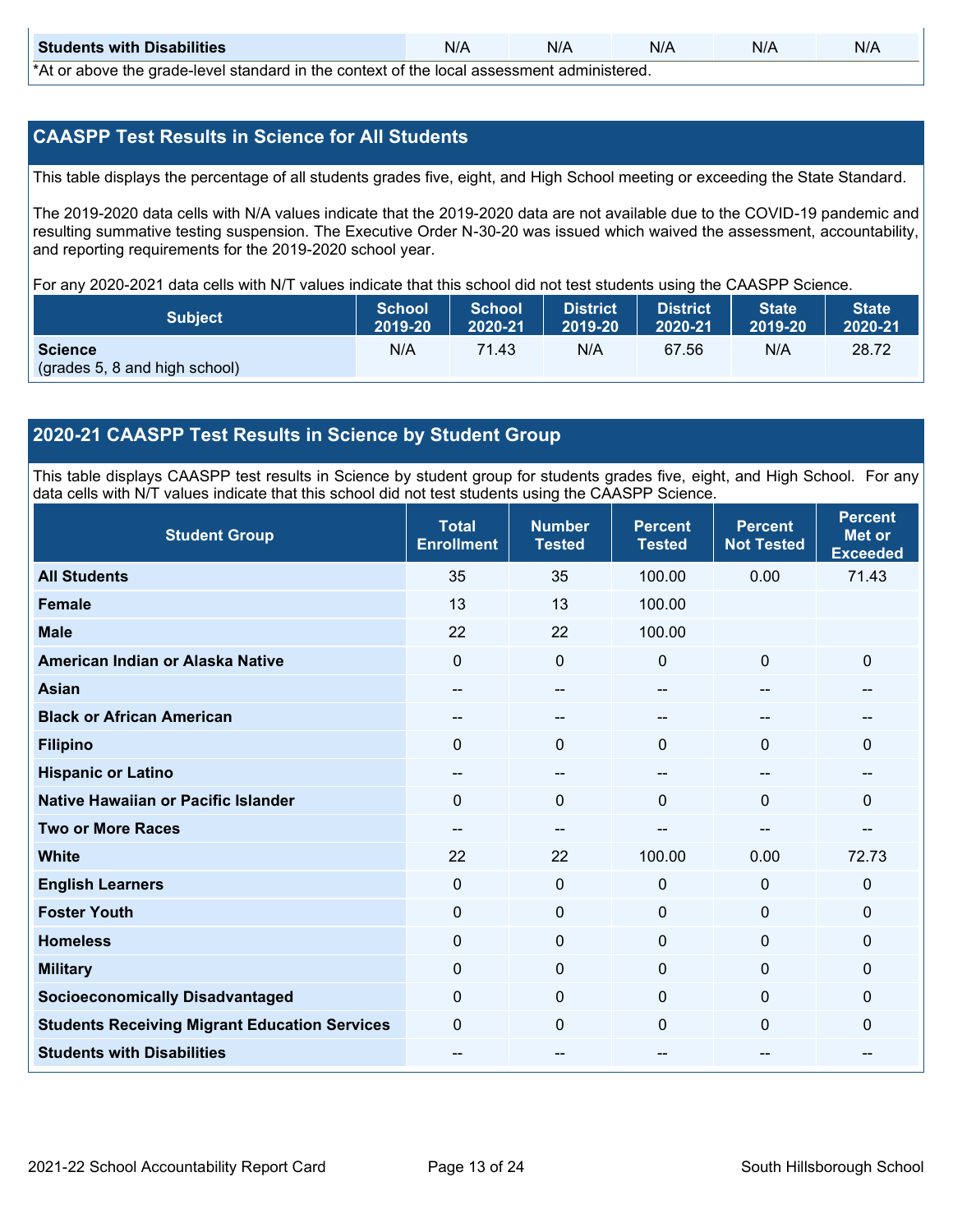## **B. Pupil Outcomes State Priority: Other Pupil Outcomes**

The SARC provides the following information relevant to the State priority: Other Pupil Outcomes (Priority 8): Pupil outcomes in the subject area of physical education.

### **2020-21 California Physical Fitness Test Results**

Due to the COVID-19 crisis, the Physical Fitness Test was suspended during the 2020-2021 school year and therefore no data are reported and each cell in this table is populated with "N/A."

| <b>Grade Level</b> | <b>Four of Six Fitness Standards</b> | <b>Five of Six Fitness Standards</b> | Percentage of Students Meeting   Percentage of Students Meeting   Percentage of Students Meeting  <br><b>Six of Six Fitness Standards</b> |
|--------------------|--------------------------------------|--------------------------------------|-------------------------------------------------------------------------------------------------------------------------------------------|
| Grade 5            | N/A                                  | N/A                                  | N/A                                                                                                                                       |
| Grade 7            | N/A                                  | N/A                                  | N/A                                                                                                                                       |
| Grade 9            | N/A                                  | N/A                                  | N/A                                                                                                                                       |

## **C. Engagement State Priority: Parental Involvement**

The SARC provides the following information relevant to the State priority: Parental Involvement (Priority 3): Efforts the school district makes to seek parent input in making decisions regarding the school district and at each school site.

### **2021-22 Opportunities for Parental Involvement**

Opportunities for parental involvement in the district and at the school site are abundant, and our parents have always given generously of their time, attention, and money. Their efforts mean far more than the material benefits they bring; they make our students and teachers feel valued and important. Such feelings contribute directly to our educational excellence. In the 2019- 2020 school year, parents and other community volunteers contributed thousands of hours directly to South School in the classrooms, in the library, helping with hot lunch, serving on committees, and assisting with special service and instructional projects and programs.

Parent volunteers shelve, check-out and check-in library books, serve as classroom volunteers, chaperones and docents and help with many school events such as the STEAM Expo, Reading Tigers, Fathers and Friends Day, Multicultural Day and our community service and service learning projects. Through organizations such as the South Parent Group, the School Site Council, and Parent Ed events, parents learn about activities and instructional programs at the school and set goals to raise student achievement and continually improve the education we provide to our students and their families.

At the district level, thousands of additional volunteer hours are given to fund-raising events, sponsored by the Hillsborough Schools Foundation, such as the general campaign, tennis luncheon, dinner dance, and e-Scrip program. The Hillsborough Schools Foundation provides funds annually to the district in order to enhance the already excellent educational programs. These contributions allow us to enrich our student's educational lives, and to be able to continually look for ways to fine-tune and improve on what we already do so well.

Parents are kept well informed about the school, especially during the pandemic shelter in place period, through the school enewsletters, Konstella, social media, remote independent study school, district and Board of Trustees meetings, calendars, web pages, parent group meetings, parent education events, as well as parent-teacher conferences. Any parent wishing to contribute time, expertise, or money to the schools has ample opportunity, and should start by contacting the school site parent group president or a member of the Hillsborough School's Foundation. Information is also available on the district website: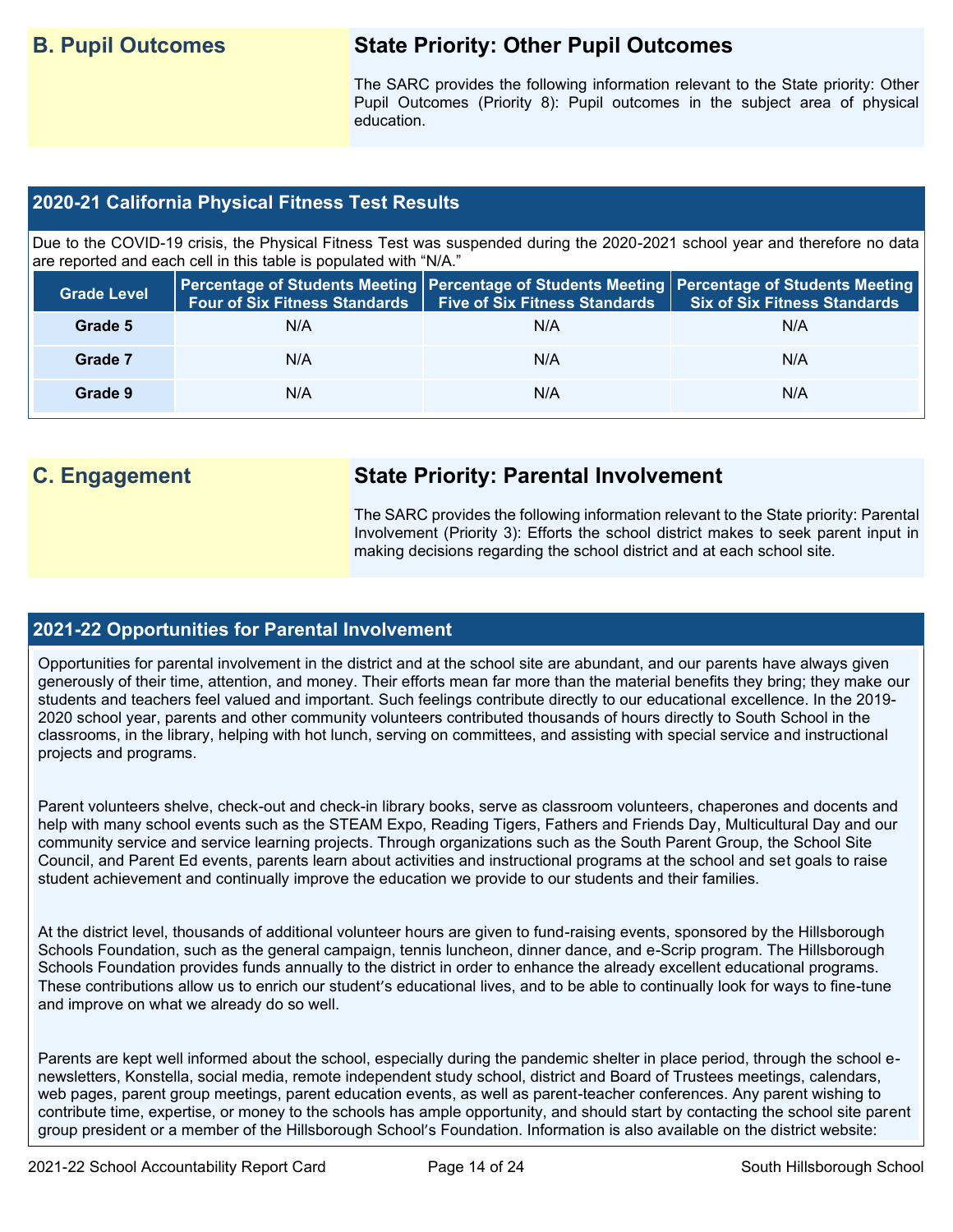[http://www.hcsdk8.org](http://www.hcsdk8.org/) which has links to all school websites as well as the foundation.

### **2020-21 Chronic Absenteeism by Student Group**

| <b>Student Group</b>                                 | <b>Cumulative</b><br><b>Enrollment</b> | <b>Chronic</b><br><b>Absenteeism</b><br><b>Eligible Enrollment</b> | <b>Chronic</b><br><b>Absenteeism</b><br><b>Count</b> | <b>Chronic</b><br><b>Absenteeism</b><br><b>Rate</b> |
|------------------------------------------------------|----------------------------------------|--------------------------------------------------------------------|------------------------------------------------------|-----------------------------------------------------|
| <b>All Students</b>                                  | 241                                    | 235                                                                | 2                                                    | 0.9                                                 |
| <b>Female</b>                                        | 112                                    | 108                                                                | 1                                                    | 0.9                                                 |
| <b>Male</b>                                          | 129                                    | 127                                                                | 1                                                    | 0.8                                                 |
| American Indian or Alaska Native                     | $\Omega$                               | $\Omega$                                                           | $\Omega$                                             | 0.0                                                 |
| <b>Asian</b>                                         | 60                                     | 60                                                                 | $\Omega$                                             | 0.0                                                 |
| <b>Black or African American</b>                     | $\overline{2}$                         | 2                                                                  | $\Omega$                                             | 0.0                                                 |
| <b>Filipino</b>                                      | $\overline{2}$                         | $\overline{2}$                                                     | $\Omega$                                             | 0.0                                                 |
| <b>Hispanic or Latino</b>                            | 13                                     | 12                                                                 | 0                                                    | 0.0                                                 |
| Native Hawaiian or Pacific Islander                  | 1                                      | $\mathbf{1}$                                                       | 0                                                    | 0.0                                                 |
| <b>Two or More Races</b>                             | 32                                     | 32                                                                 | $\Omega$                                             | 0.0                                                 |
| <b>White</b>                                         | 131                                    | 126                                                                | $\overline{2}$                                       | 1.6                                                 |
| <b>English Learners</b>                              | 7                                      | $\overline{7}$                                                     | $\Omega$                                             | 0.0                                                 |
| <b>Foster Youth</b>                                  | $\Omega$                               | $\Omega$                                                           | $\Omega$                                             | 0.0                                                 |
| <b>Homeless</b>                                      | $\Omega$                               | $\Omega$                                                           | $\Omega$                                             | 0.0                                                 |
| <b>Socioeconomically Disadvantaged</b>               | 4                                      | $\overline{4}$                                                     | $\Omega$                                             | 0.0                                                 |
| <b>Students Receiving Migrant Education Services</b> | $\Omega$                               | $\Omega$                                                           | $\Omega$                                             | 0.0                                                 |
| <b>Students with Disabilities</b>                    | 40                                     | 39                                                                 | $\Omega$                                             | 0.0                                                 |

## **C. Engagement State Priority: School Climate**

The SARC provides the following information relevant to the State priority: School Climate (Priority 6):

- Pupil suspension rates;
- Pupil expulsion rates; and
- Other local measures on the sense of safety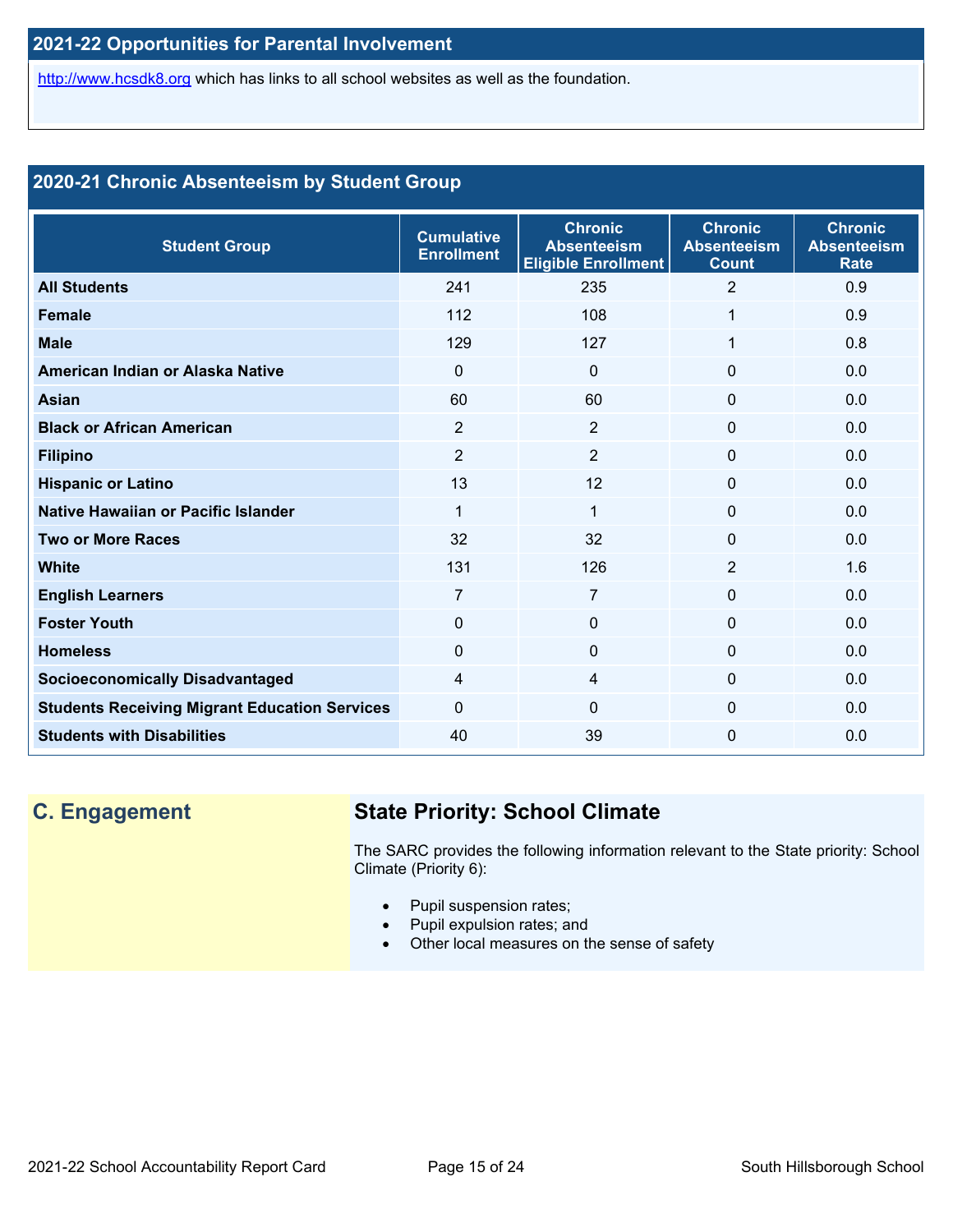### **Suspensions and Expulsions**

This table displays suspensions and expulsions data collected between July through June, each full school year respectively. Data collected during the 2020-21 school year may not be comparable to earlier years of this collection due to differences in learning mode instruction in response to the COVID-19 pandemic.

| <b>Subject</b>     | <b>School</b><br>2018-19 | <b>School</b><br>2020-21 | <b>District</b><br>2018-19 | <b>District</b><br>2020-21 | <b>State</b><br>2018-19 | <b>State</b><br>2020-21 |
|--------------------|--------------------------|--------------------------|----------------------------|----------------------------|-------------------------|-------------------------|
| <b>Suspensions</b> | 0.00                     | 0.00                     | 0.51                       | 0.08                       | 3.47                    | 0.20                    |
| <b>Expulsions</b>  | 0.00                     | 0.00                     | 0.00                       | 0.00                       | 0.08                    | 0.00                    |

This table displays suspensions and expulsions data collected between July through February, partial school year due to the COVID-19 pandemic. The 2019-2020 suspensions and expulsions rate data are not comparable to other year data because the 2019-2020 school year is a partial school year due to the COVID-19 crisis. As such, it would be inappropriate to make any comparisons in rates of suspensions and expulsions in the 2019-2020 school year compared to other school years.

| <b>Subject</b>     | <b>School</b><br>2019-20 | <b>District</b><br>2019-20 | <b>State</b><br>2019-20 |
|--------------------|--------------------------|----------------------------|-------------------------|
| <b>Suspensions</b> | 0.00                     | 0.15                       | 2.45                    |
| <b>Expulsions</b>  | 0.00                     | 0.00                       | 0.05                    |

### **2020-21 Suspensions and Expulsions by Student Group**

| <b>Student Group</b>                                 | <b>Suspensions Rate</b> | <b>Expulsions Rate</b> |
|------------------------------------------------------|-------------------------|------------------------|
| <b>All Students</b>                                  | 0.00                    | 0.00                   |
| Female                                               | 0.00                    | 0.00                   |
| <b>Male</b>                                          | 0.00                    | 0.00                   |
| American Indian or Alaska Native                     | 0.00                    | 0.00                   |
| Asian                                                | 0.00                    | 0.00                   |
| <b>Black or African American</b>                     | 0.00                    | 0.00                   |
| <b>Filipino</b>                                      | 0.00                    | 0.00                   |
| <b>Hispanic or Latino</b>                            | 0.00                    | 0.00                   |
| Native Hawaiian or Pacific Islander                  | 0.00                    | 0.00                   |
| <b>Two or More Races</b>                             | 0.00                    | 0.00                   |
| <b>White</b>                                         | 0.00                    | 0.00                   |
| <b>English Learners</b>                              | 0.00                    | 0.00                   |
| <b>Foster Youth</b>                                  | 0.00                    | 0.00                   |
| <b>Homeless</b>                                      | 0.00                    | 0.00                   |
| <b>Socioeconomically Disadvantaged</b>               |                         |                        |
| <b>Students Receiving Migrant Education Services</b> | 0.00                    | 0.00                   |
| <b>Students with Disabilities</b>                    |                         |                        |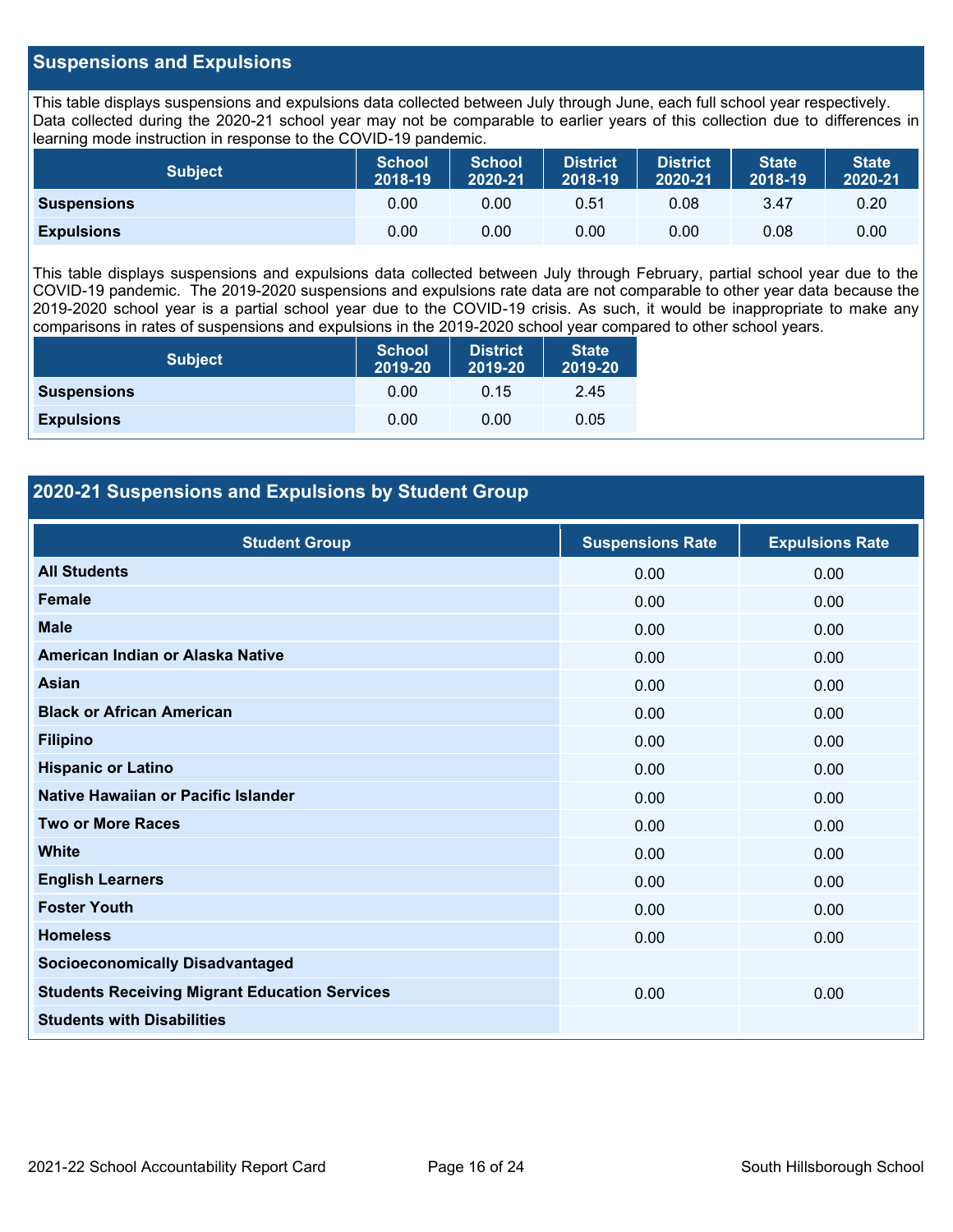### **2021-22 School Safety Plan**

Safety is our number one priority in the Hillsborough City School District school community. We focus on maintaining safe and caring school communities where all students and families feel welcome, valued, and respected. When students feel safe at school they can focus on learning.

The Comprehensive School Safety Plan, developed in conjunction with the San Mateo County Office of Education and City Services, includes disaster preparedness and emergency procedures, and provides the basic guidelines for responsibilities and procedures needed to address major emergency situations. This plan is updated and reviewed with staff annually.

HCSD has a District Safety Committee, the committee is responsible for keeping the Incident Command System organizational chart current, attend disaster preparedness trainings, and be the liaison between the District Safety Committee and Site Safety Committee. At the site level, the Safety Committee is responsible for maintaining emergency backpacks for each classroom, inventorying the emergency shed, and reviewing Big Five Protocols with the staff. At the site level, the Safety Committee is responsible for maintaining emergency backpacks for each classroom, inventorying the emergency shed, and reviewing Big Five Protocols with the staff.

The safety plan was reviewed with staff on 8/16/2021.

### **D. Other SARC Information Information Required in the SARC**

The information in this section is required to be in the SARC but is not included in the state priorities for LCFF.

### **2018-19 Elementary Average Class Size and Class Size Distribution**

This table displays the 2018-19 average class size and class size distribution. The columns titled "Number of Classes" indicates how many classes fall into each size category (a range of total students per class). The "Other" category is for multigrade level classes.

| <b>Grade Level</b> | <b>Average</b><br><b>Class Size</b> | <b>1-20 Students</b> | Number of Classes with   Number of Classes with   Number of Classes with<br>21-32 Students | 33+ Students |
|--------------------|-------------------------------------|----------------------|--------------------------------------------------------------------------------------------|--------------|
| K                  | 22                                  |                      | っ                                                                                          |              |
|                    | 22                                  |                      |                                                                                            |              |
| 2                  | 18                                  | 2                    |                                                                                            |              |
|                    | 18                                  | 2                    |                                                                                            |              |
|                    | 13                                  | 3                    |                                                                                            |              |
|                    | 23                                  |                      | ◠                                                                                          |              |
|                    |                                     |                      |                                                                                            |              |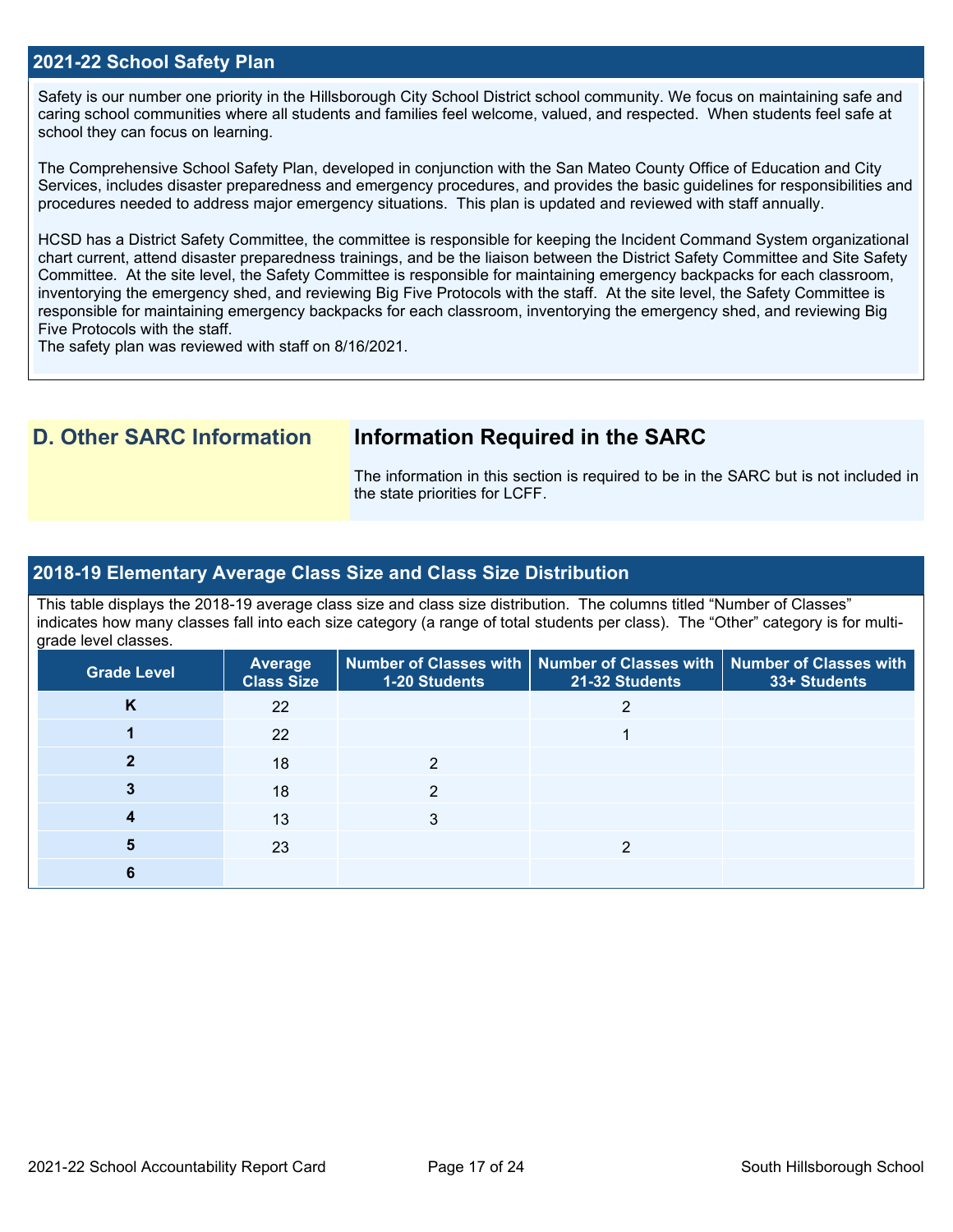### **2019-20 Elementary Average Class Size and Class Size Distribution**

This table displays the 2019-20 average class size and class size distribution. The columns titled "Number of Classes" indicates how many classes fall into each size category (a range of total students per class). The "Other" category is for multi-grade level classes.

| <b>Grade Level</b> | Average<br><b>Class Size</b> | 1-20 Students | Number of Classes with   Number of Classes with  <br>21-32 Students | <b>Number of Classes with</b><br>33+ Students |
|--------------------|------------------------------|---------------|---------------------------------------------------------------------|-----------------------------------------------|
| K                  | 17                           | 3             | 4                                                                   |                                               |
|                    | 15                           |               |                                                                     |                                               |
|                    | 21                           | 4             | 4                                                                   |                                               |
|                    | 20                           | 10            |                                                                     |                                               |
|                    | 17                           | 12            |                                                                     |                                               |
| 5                  | 18                           | 12            |                                                                     |                                               |
| 6                  |                              |               |                                                                     |                                               |
| <b>Other</b>       | 14                           |               |                                                                     |                                               |

### **2020-21 Elementary Average Class Size and Class Size Distribution**

This table displays the 2020-21 average class size and class size distribution. The columns titled "Number of Classes" indicates how many classes fall into each size category (a range of total students per class). The "Other" category is for multi-grade level classes.

| <b>Grade Level</b> | <b>Average</b><br><b>Class Size</b> | 1-20 Students | Number of Classes with   Number of Classes with  <br>21-32 Students | Number of Classes with<br>33+ Students |
|--------------------|-------------------------------------|---------------|---------------------------------------------------------------------|----------------------------------------|
| K                  | 13                                  | 6             | 3                                                                   |                                        |
|                    | 16                                  | 6             | 3                                                                   |                                        |
|                    | 15                                  | 6             | 3                                                                   |                                        |
|                    | 19                                  | 6             | 3                                                                   |                                        |
|                    | 17                                  | 6             | 3                                                                   |                                        |
| 5                  | 15                                  | 6             | 3                                                                   |                                        |
| 6                  |                                     |               |                                                                     |                                        |
| <b>Other</b>       | 4                                   |               |                                                                     |                                        |

### **2020-21 Ratio of Pupils to Academic Counselor**

This table displays the ratio of pupils to Academic Counselor. One full time equivalent (FTE) equals one staff member working full time; one FTE could also represent two staff members who each work 50 percent of full time.

| <b>Title</b>                        | <b>Ratio</b> |
|-------------------------------------|--------------|
| <b>Pupils to Academic Counselor</b> | 270          |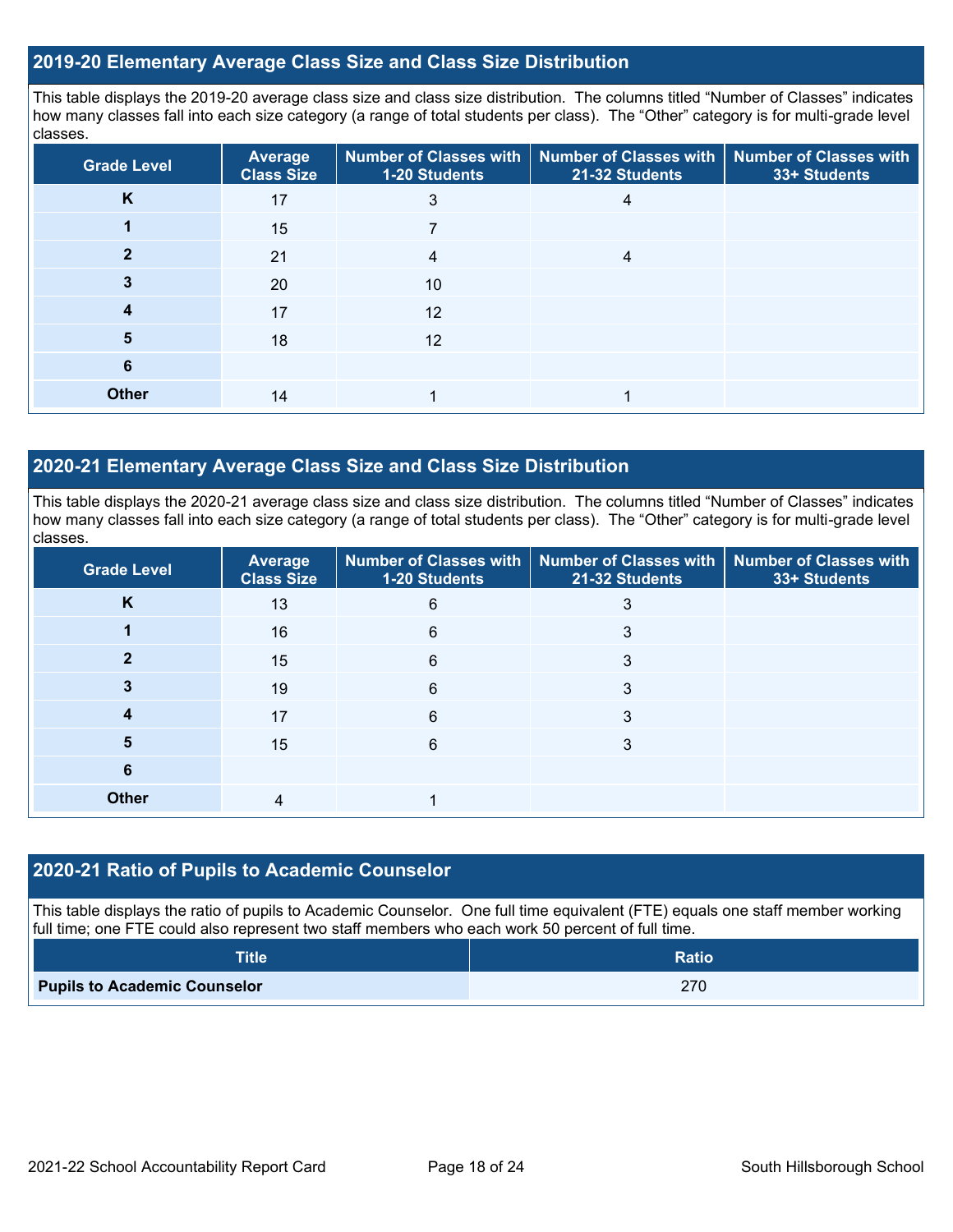### **2020-21 Student Support Services Staff**

This table displays the number of FTE support staff assigned to this school. One full time equivalent (FTE) equals one staff member working full time; one FTE could also represent two staff members who each work 50 percent of full time.

| <b>Title</b>                                                         | <b>Number of FTE Assigned to School</b> |
|----------------------------------------------------------------------|-----------------------------------------|
| <b>Counselor (Academic, Social/Behavioral or Career Development)</b> | 0.8                                     |
| Library Media Teacher (Librarian)                                    | 0                                       |
| Library Media Services Staff (Paraprofessional)                      | $\Omega$                                |
| <b>Psychologist</b>                                                  | 0.5                                     |
| <b>Social Worker</b>                                                 | $\mathbf{0}$                            |
| <b>Speech/Language/Hearing Specialist</b>                            | 1                                       |
| <b>Resource Specialist (non-teaching)</b>                            | 0                                       |

### **2019-20 Expenditures Per Pupil and School Site Teacher Salaries**

This table displays the 2019-20 expenditures per pupil and average teach salary for this school. Cells with N/A values do not require data.

| <b>Level</b>                                         | <b>Total</b><br><b>Expenditures</b><br><b>Per Pupil</b> | <b>Expenditures</b><br><b>Per Pupil</b><br>(Restricted) | <b>Expenditures</b><br><b>Per Pupil</b><br>(Unrestricted) | Average<br><b>Teacher</b><br><b>Salary</b> |
|------------------------------------------------------|---------------------------------------------------------|---------------------------------------------------------|-----------------------------------------------------------|--------------------------------------------|
| <b>School Site</b>                                   | \$27,103.46                                             | \$9,102.41                                              | \$18,001.05                                               | \$115,596.24                               |
| <b>District</b>                                      | N/A                                                     | N/A                                                     | \$16,609.63                                               | \$115,539                                  |
| <b>Percent Difference - School Site and District</b> | N/A                                                     | N/A                                                     | 8.0                                                       | 0.0                                        |
| <b>State</b>                                         |                                                         |                                                         | \$8,444                                                   | \$82,431                                   |
| <b>Percent Difference - School Site and State</b>    | N/A                                                     | N/A                                                     | 72.3                                                      | 33.5                                       |

### **2020-21 Types of Services Funded**

The district expenditures from the general fund provide high-quality educational programs for all students, including special populations such as students receiving Special Education services, English Learners, and students identified as Gifted. All basic educational needs such as instructional materials, personnel, staff development, technology, facilities, and maintenance are adequately funded. Federal and state funds are used appropriately and as required. Through additional funds supplied through the generosity of our parents and the larger community, we are also able to provide lower class sizes, curriculum specialists, foreign language programs, additional counseling services, and other enhancements to programs. Resources are allocated based on the assessed learning needs of students.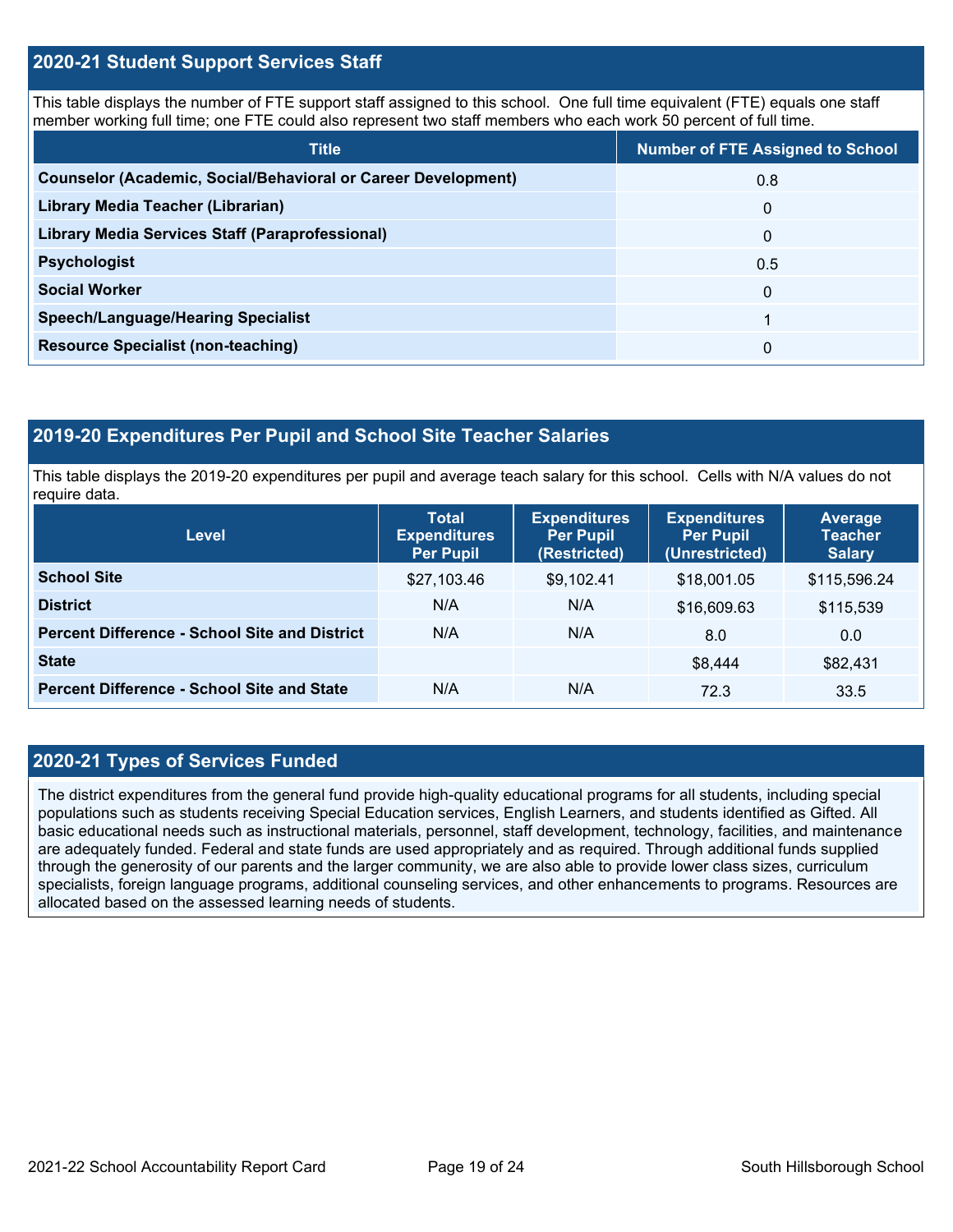### **2019-20 Teacher and Administrative Salaries**

This table displays the 2019-20 Teacher and Administrative salaries. For detailed information on salaries, see the CDE Certification Salaries & Benefits web page at [http://www.cde.ca.gov/ds/fd/cs/.](http://www.cde.ca.gov/ds/fd/cs/)

| Category                                             | <b>District</b><br><b>Amount</b> | <b>State Average</b><br>for Districts<br>in Same Category |
|------------------------------------------------------|----------------------------------|-----------------------------------------------------------|
| <b>Beginning Teacher Salary</b>                      | \$64,691                         | \$51,450                                                  |
| <b>Mid-Range Teacher Salary</b>                      | \$108,839                        | \$80,263                                                  |
| <b>Highest Teacher Salary</b>                        | \$142,773                        | \$101,012                                                 |
| <b>Average Principal Salary (Elementary)</b>         | \$165,169                        | \$128,082                                                 |
| <b>Average Principal Salary (Middle)</b>             | \$192,166                        | \$132,453                                                 |
| <b>Average Principal Salary (High)</b>               | \$0                              | \$134,792                                                 |
| <b>Superintendent Salary</b>                         | \$249,600                        | \$197,968                                                 |
| <b>Percent of Budget for Teacher Salaries</b>        | 39%                              | 34%                                                       |
| <b>Percent of Budget for Administrative Salaries</b> | 8%                               | 6%                                                        |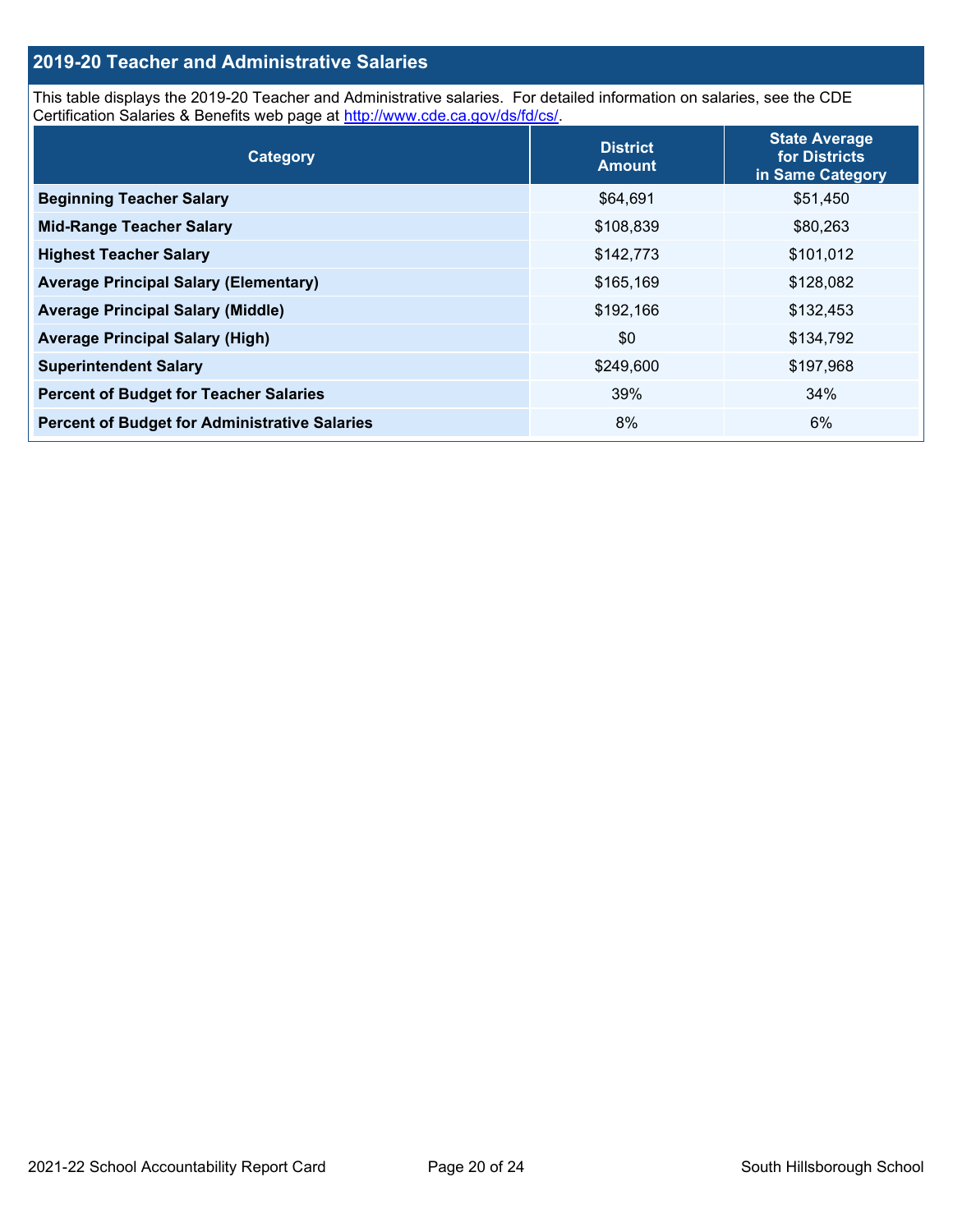### District Overview:

Each year the district offers training to its new teachers before the start of school and continues with specific new teacher support for the first year. Participants in the BTSA (Beginning Teachers Support and Assessment) program receive support for two years through HCSD and the SMCOE. Generally, the district provides three full days of professional development for teachers each year (August, October, and March) and supports the continual professional growth of teachers through gradelevel and department-specific professional development throughout the year. Teachers participate in off-site professional development opportunities on a regular basis, and expert coaches and consultants work with teachers, on-site as well. The district encourages veteran teachers to continue professional growth through its HIP (Hillsborough Incentive Plan) Program and by providing support for teachers who wish to become Nationally Board Certified. Compliance training for certificated and classified staff, such as CPR/First Aid, is held as needed. Specialists are provided training relevant to their assignments and training occurs any time new standards or materials are adopted. Instructional minutes are added throughout the week to allow for early release Thursdays. Thursday afternoons are available for both school site and district staff development or collaborative workgroups. This is in addition to the weekly teacher, grade-level, and/or departmental collaborative time provided in the schedule. The administration and staff maintain a mutual support system, with close communication and strong cooperative planning. During the 2018-2019 and 2019-2020 school years, a Science Advisor role and a part-time Educational Services TOSA were being utilized to support curriculum implementation and student growth. During the 2021-2022 school year, two Instructional Coaches are being utilized to support individual teacher curriculum and instruction support and to provide a resource for district initiative and curriculum implementation.

### District Specific:

During the 2019-2020 school year, the HCSD provided professional development to teachers in the areas of Reading/Language Arts, Mathematics, Science, and Multi-tiered System of Supports. Additional professional development was provided in March 2020 on the use of digital tools as the district shifted to Distance Learning in the wake of the COVID-19 pandemic. As needs arose, opportunities were provided to support the ongoing needs and growth of staff. During the 2020-2021 school year, the HCSD provided professional development on the use of digital tools, including those to support data and assessment, as the school year started in Distance Learning. Additionally, professional development in line with the District's Diversity, Equity, and Inclusion goal will be provided in Spring 2021 along with training and workshops on trauma and educator/student wellness. Professional Development connected to specific curricular areas and topic were provided to staff and will continue to be provided throughout the year as needs arise.

During the 2021-2022 school year, the HCSD provided professional development on supporting gifted students, a Multi-Tiered System of Support, Universal Design for Learning, mental health, and understanding gender identity. Additional professional development focused on particular curricular areas, teaching practices, and diversity, equity, and inclusion-related learning will be provided based on identified needs. Professional development around COVID-19 safety procedures is also provided as needed.

### South School Specific:

At South we hold professional development as a priority, and have strategies in place for communication and collaboration between and among colleagues to ensure success for all students. Collaborative times are provided within the week's schedules to allow opportunities to examine student work and assessment data to formulate differentiation strategies and coordinate curriculum. These collaborative opportunities are afforded as students work with specialists in music, physical education and library science. Professional development in foundational skills and Multi-Tiered Systems of Support will occur throughout the year. Thursday afternoons are relegated to cross-grade, multiple-grade, and vertical planning groupings wherein we will articulate best practices, share research-based strategies and plan to build alignment of our K-5 writing practices. In the 2021-2022 school year, South teachers have had access to expert coaches and interventionists to fine tune practice and provide more differentiated opportunities for students.

This table displays the number of school days dedicated to staff development and continuous improvement.

| <b>Subiect</b>                                                                  | $\vert$ 2019-20 $\vert$ 2020-21 $\vert$ 2021-22 $\vert$ |  |
|---------------------------------------------------------------------------------|---------------------------------------------------------|--|
| Number of school days dedicated to Staff Development and Continuous Improvement |                                                         |  |

# **Hillsborough City School District 2020-21 Local Accountability Report Card (LARC) Addendum**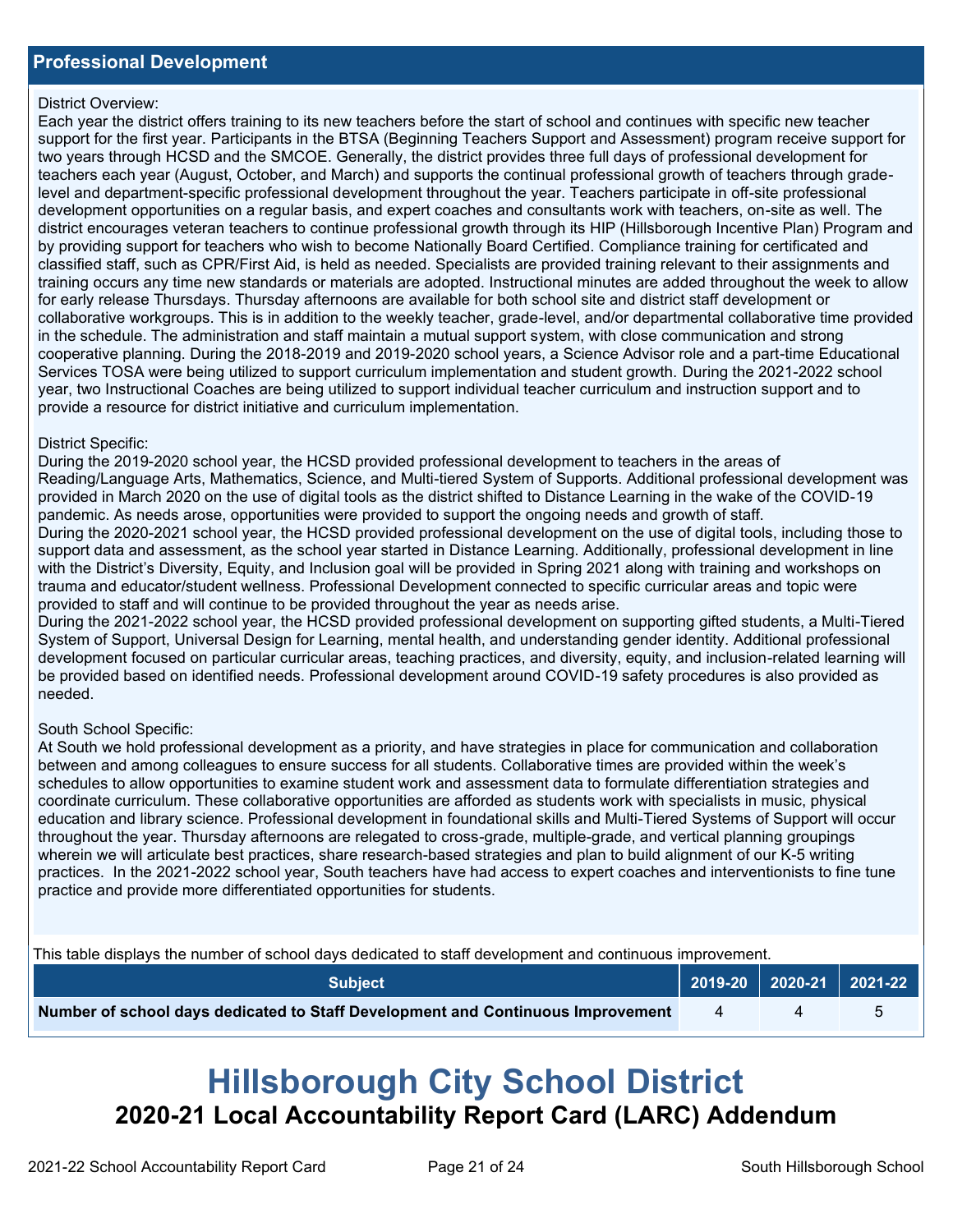## **Local Accountability Report Card (LARC) Addendum**

**2020-21 Local Accountability Report Card (LARC) Addendum Overview**



On July 14, 2021, the California State Board of Education (SBE) determined that the California Department of Education (CDE) will use the SARC as the mechanism to conduct a one-time data collection of the LEA-level aggregate test results of all school's local assessments administered during the 2020–2021 school year in order to meet the federal Every Students Succeeds Act (ESSA) reporting requirement for the Local Educational Agency Accountability Report Cards (LARCs).

Each local educational agency (LEA) is responsible for preparing and posting their annual LARC in accordance with the federal ESSA. As a courtesy, the CDE prepares and posts the LARCs on behalf of all LEAs.

Only for the 2020–2021 school year and the 2020–2021 LARCs, LEAs are required to report their aggregate local assessments test results at the LEA-level to the CDE by populating the tables below via the SARC. These data will be used to meet the LEAs' federal requirement for their LARCs. Note that it is the responsibility of the school and LEA to ensure that all student privacy and suppression rules are in place when reporting data in Tables 3 and 4 in the Addendum, as applicable.

The tables below are not part of the SBE approved 2020–2021 SARC template but rather are the mechanism by which these required data will be collected from LEAs.

For purposes of the LARC and the following tables, an LEA is defined as a school district, a county office of education, or a direct funded charter school.

| 2021-22 District Contact Information |                                   |  |  |  |
|--------------------------------------|-----------------------------------|--|--|--|
| <b>District Name</b>                 | Hillsborough City School District |  |  |  |
| <b>Phone Number</b>                  | (650) 342-5193                    |  |  |  |
| Superintendent                       | Louann Carlomagno                 |  |  |  |
| <b>Email Address</b>                 | lcarlomagno@hcsdk8.org            |  |  |  |
| <b>District Website Address</b>      | www.hcsdk8.org                    |  |  |  |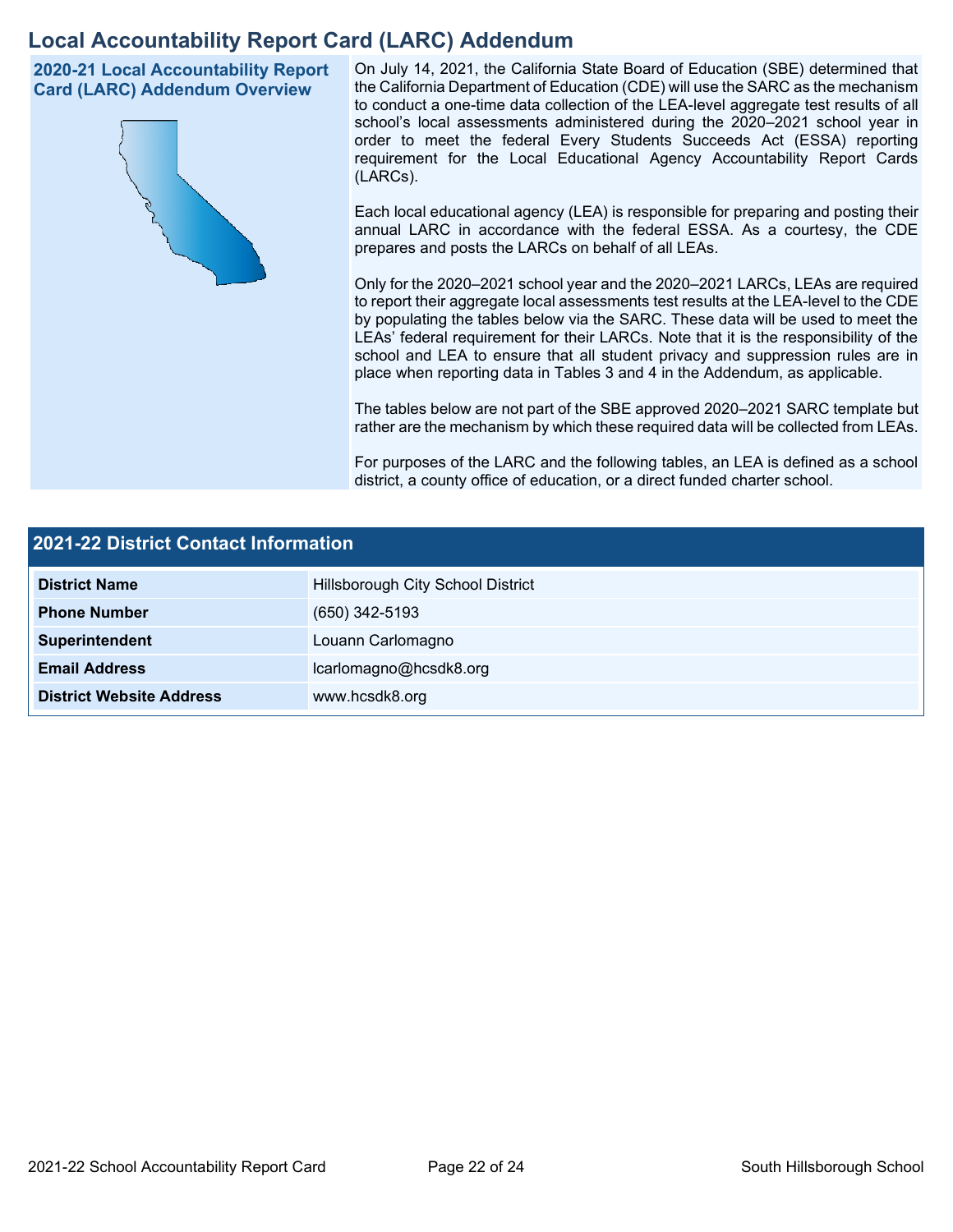### **2020-21 CAASPP Test Results in ELA by Student Group**

This table displays CAASPP test results in ELA by student group for students grades three through eight and grade eleven taking and completing a state-administered assessment. The CDE will populate this table for schools in cases where the school administered the CAASPP assessment. In cases where the school administered a local assessment instead of CAASPP, the CDE will populate this table with "NT" values, meaning this school did not test students using the CAASPP. See the local assessment(s) table for more information.

| <b>CAASPP</b><br><b>Student Groups</b>               | <b>CAASPP</b><br><b>Total</b><br><b>Enrollment</b> | <b>CAASPP</b><br><b>Number</b><br><b>Tested</b> | <b>CAASPP</b><br><b>Percent</b><br><b>Tested</b> | <b>CAASPP</b><br><b>Percent</b><br><b>Not Tested</b> | <b>CAASPP</b><br><b>Percent</b><br><b>Met or</b><br><b>Exceeded</b> |
|------------------------------------------------------|----------------------------------------------------|-------------------------------------------------|--------------------------------------------------|------------------------------------------------------|---------------------------------------------------------------------|
| <b>All Students</b>                                  | 899                                                | 870                                             | 96.77                                            | 3.23                                                 | 82.18                                                               |
| <b>Female</b>                                        | 400                                                | 385                                             | 96.25                                            | 3.75                                                 | 86.23                                                               |
| <b>Male</b>                                          | 499                                                | 485                                             | 97.19                                            | 2.81                                                 | 78.97                                                               |
| American Indian or Alaska Native                     | $\mathbf 0$                                        | $\pmb{0}$                                       | $\pmb{0}$                                        | 0                                                    | $\pmb{0}$                                                           |
| <b>Asian</b>                                         | 263                                                | 257                                             | 97.72                                            | 2.28                                                 | 85.99                                                               |
| <b>Black or African American</b>                     |                                                    | --                                              | --                                               | --                                                   | $\overline{\phantom{a}}$                                            |
| <b>Filipino</b>                                      |                                                    | --                                              |                                                  |                                                      |                                                                     |
| <b>Hispanic or Latino</b>                            | 35                                                 | 35                                              | 100.00                                           | 0.00                                                 | 80.00                                                               |
| Native Hawaiian or Pacific Islander                  | --                                                 | --                                              | --                                               | --                                                   | $\overline{\phantom{a}}$                                            |
| <b>Two or More Races</b>                             | 117                                                | 112                                             | 95.73                                            | 4.27                                                 | 81.25                                                               |
| <b>White</b>                                         | 475                                                | 458                                             | 96.42                                            | 3.58                                                 | 80.79                                                               |
| <b>English Learners</b>                              | --                                                 | --                                              | --                                               | --                                                   | --                                                                  |
| <b>Foster Youth</b>                                  | --                                                 | $\qquad \qquad -$                               | --                                               | --                                                   | --                                                                  |
| <b>Homeless</b>                                      | $\mathbf{0}$                                       | $\mathbf 0$                                     | $\mathbf 0$                                      | $\Omega$                                             | $\mathbf 0$                                                         |
| <b>Military</b>                                      | $\mathbf{0}$                                       | $\mathbf 0$                                     | $\mathbf 0$                                      | 0                                                    | $\mathbf 0$                                                         |
| <b>Socioeconomically Disadvantaged</b>               | $\overline{\phantom{m}}$                           | --                                              | --                                               | --                                                   | --                                                                  |
| <b>Students Receiving Migrant Education Services</b> | $\mathbf{0}$                                       | 0                                               | $\mathbf 0$                                      | $\mathbf{0}$                                         | 0                                                                   |
| <b>Students with Disabilities</b>                    | 140                                                | 122                                             | 87.14                                            | 12.86                                                | 45.08                                                               |